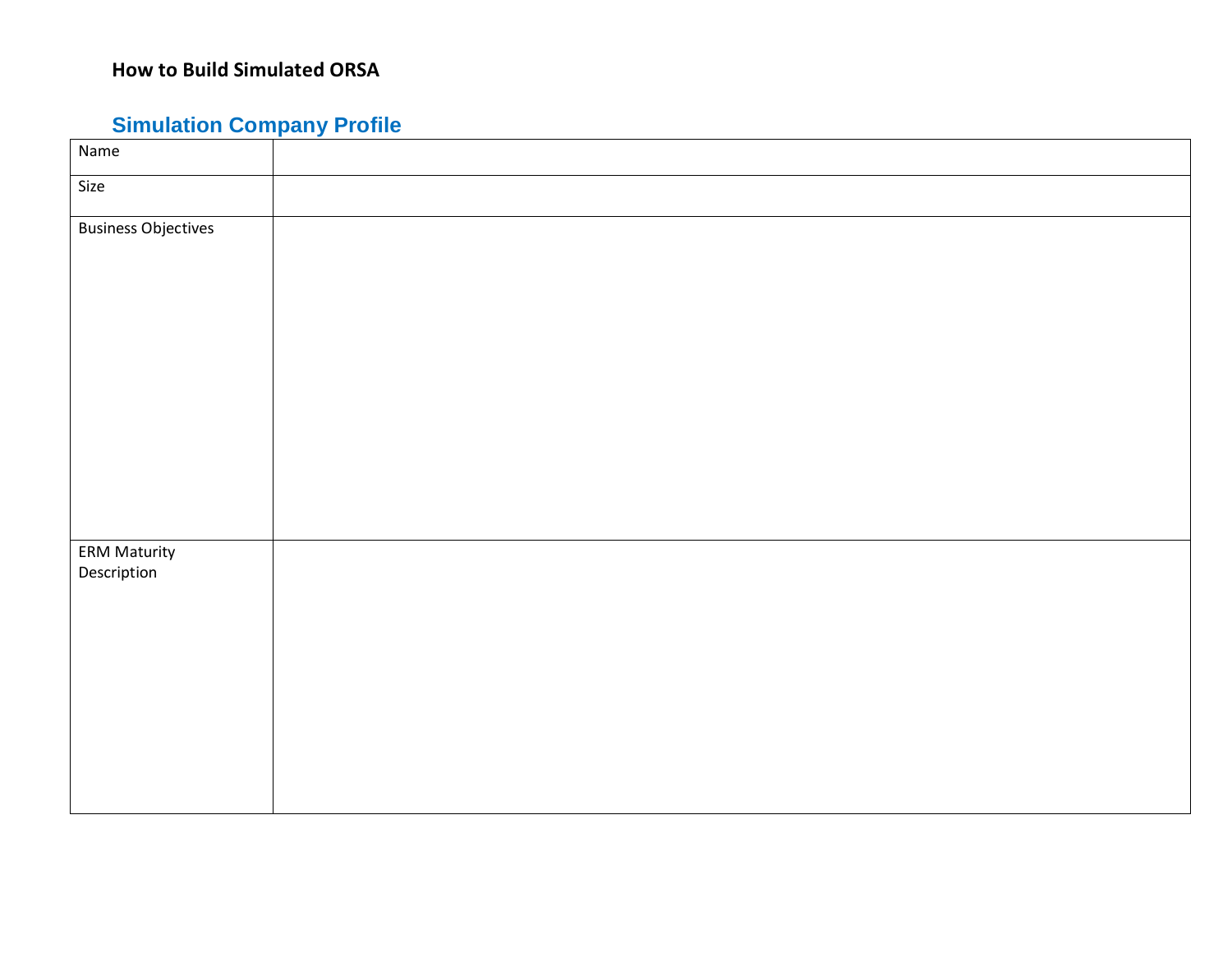#### STRATEGY AND BUSINESS CONCEPT:

Including your organizational strategy and business concept in the ORSA gives context to those who review your ORSA. Your risk management efforts should support the mission, vision, values, and corporate strategy of the organization.

Include a narrative about your company's:

- Mission
- Vision
- Values
- Strategy

| Mission |  |
|---------|--|
|         |  |
|         |  |
|         |  |
|         |  |
|         |  |
|         |  |
| Vision  |  |
|         |  |
|         |  |
|         |  |
|         |  |
|         |  |
|         |  |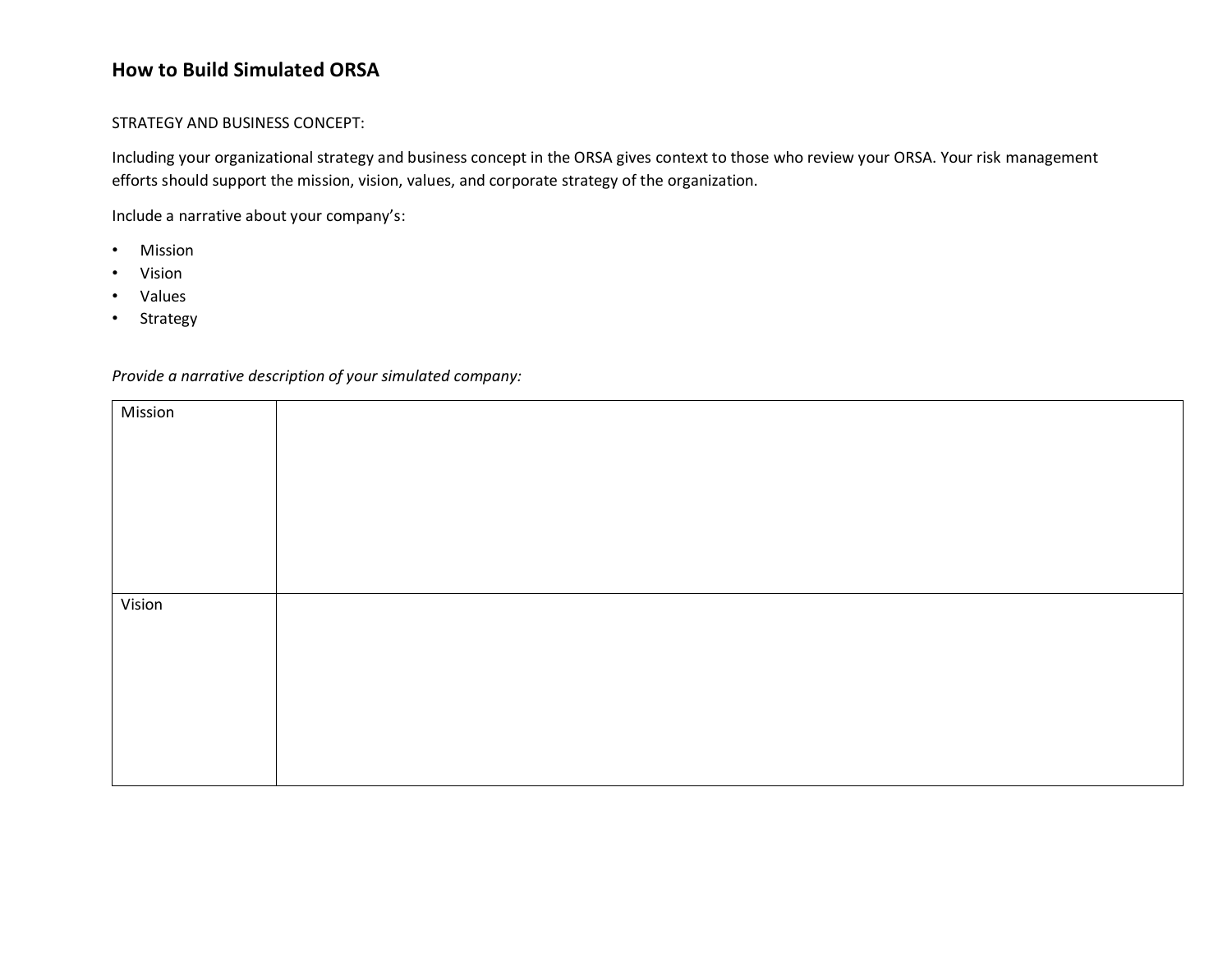| Values   |  |
|----------|--|
|          |  |
| Strategy |  |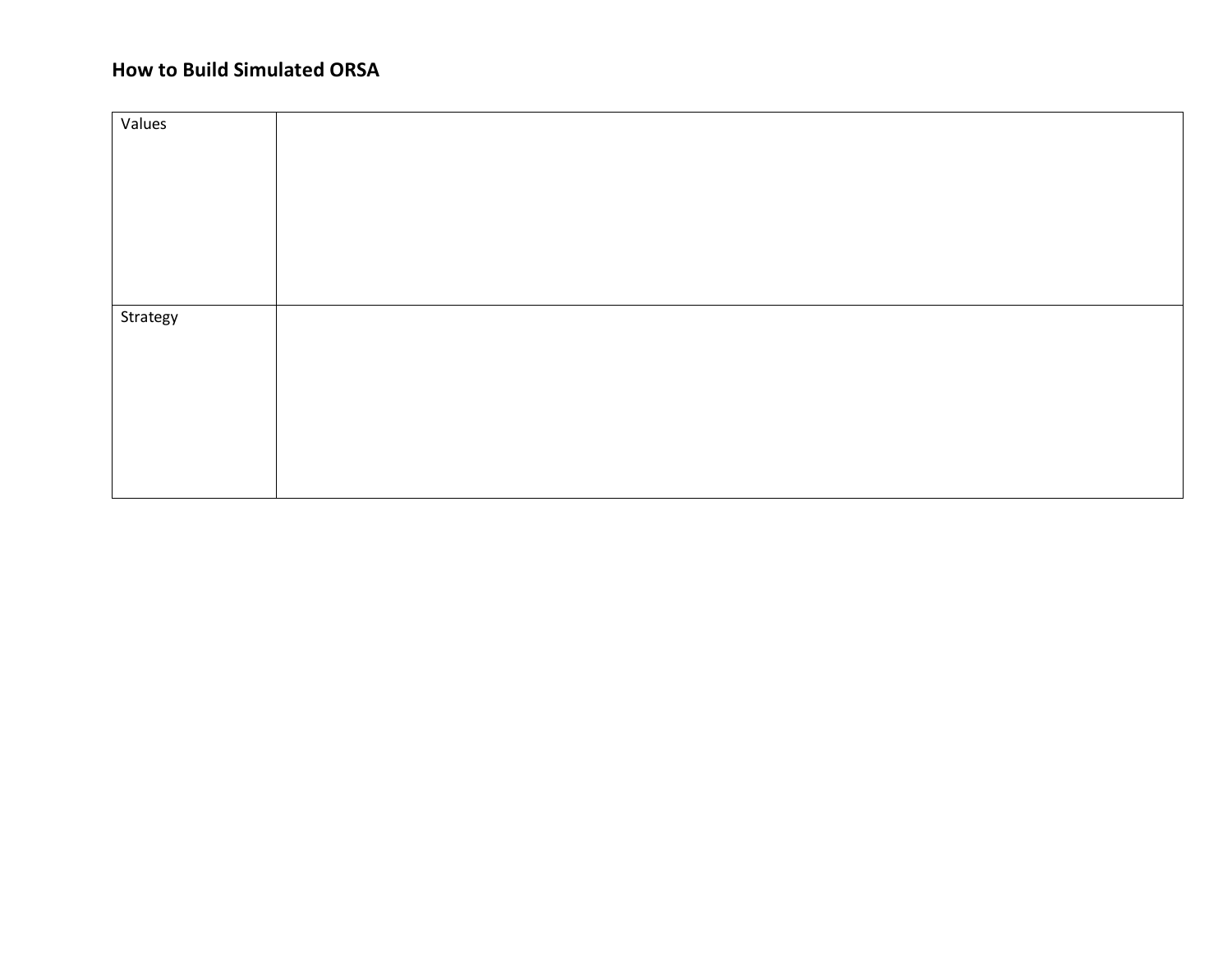## **RISK MANAGEMENT POLICY RISK CULTURE AND RISK GOVERNANCE**

#### **Roles and Responsibilities:**

Your risk management policy should include clearly defined roles, responsibilities, and accountabilities.

Following are examples of roles, but you should describe the roles and responsibilities as they exist in your organization:

- Board of Directors
- Chief Executive Officer
- Senior Management
- Enterprise Risk Management Committee (ERMC)
- Chief Risk Officer
- Risk Owners
- All Personnel

| Who is responsible for the<br>effective management of risk? |  |  |
|-------------------------------------------------------------|--|--|
|                                                             |  |  |
|                                                             |  |  |
|                                                             |  |  |
|                                                             |  |  |
|                                                             |  |  |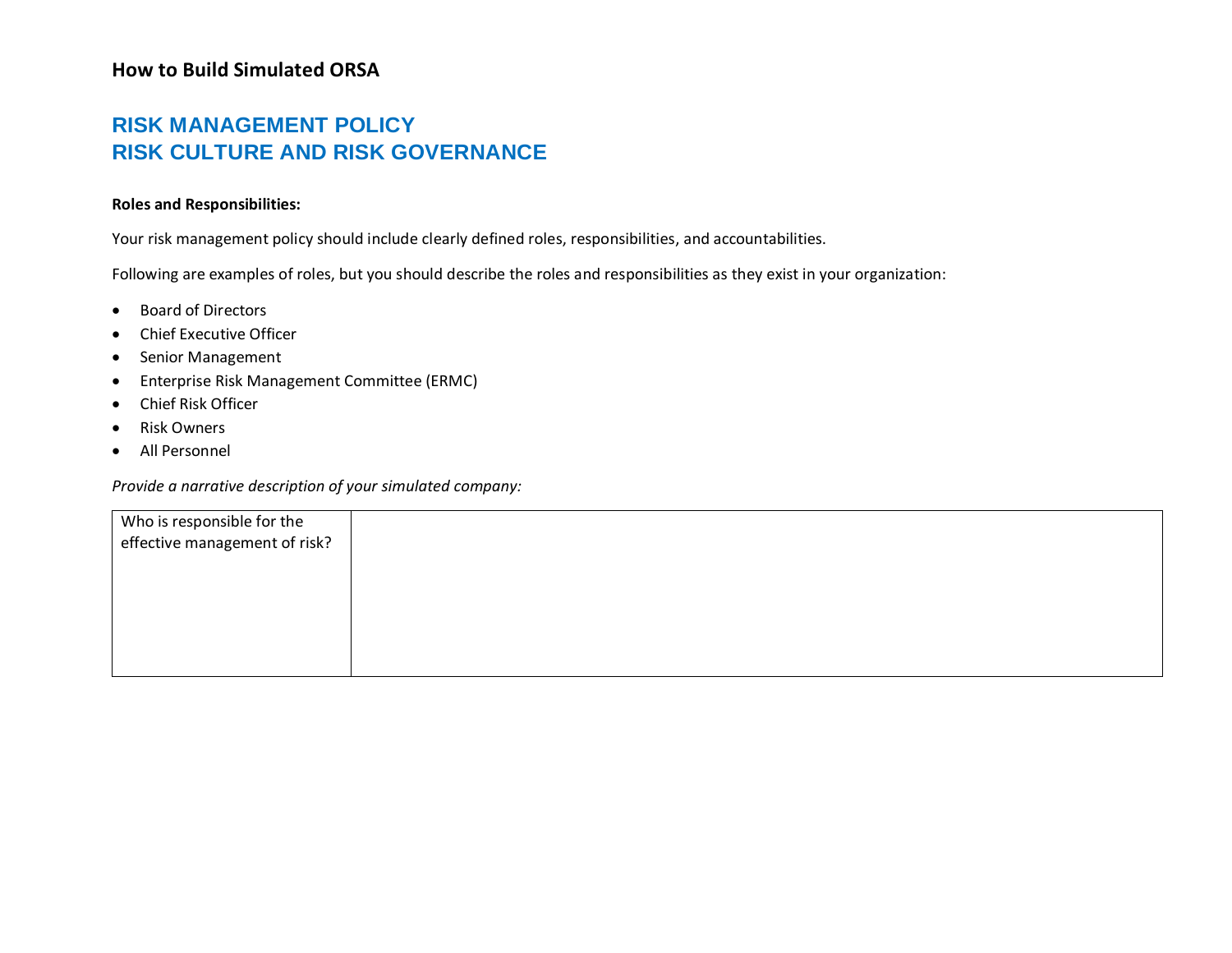| Describe roles and              |  |
|---------------------------------|--|
| responsibilities that are       |  |
| designed to create an effective |  |
| system of communication and     |  |
| risk response throughout the    |  |
| organization.                   |  |
|                                 |  |
|                                 |  |
|                                 |  |
|                                 |  |
|                                 |  |
|                                 |  |
|                                 |  |
|                                 |  |
|                                 |  |
|                                 |  |
|                                 |  |
|                                 |  |
|                                 |  |
|                                 |  |
|                                 |  |
|                                 |  |
|                                 |  |
|                                 |  |
|                                 |  |
|                                 |  |
|                                 |  |
|                                 |  |
|                                 |  |
|                                 |  |
|                                 |  |
|                                 |  |
|                                 |  |
|                                 |  |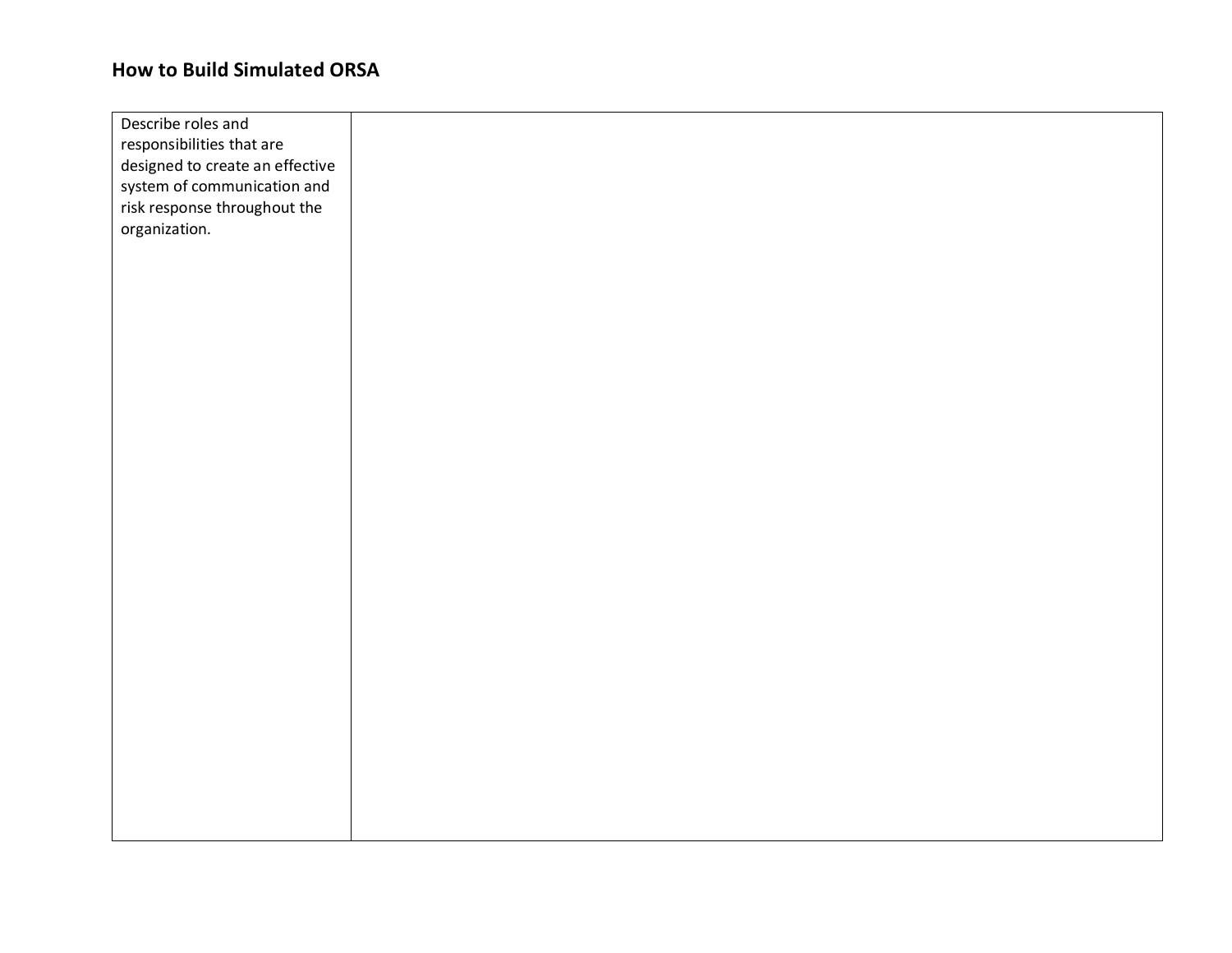### **RISK CULTURE AND RISK GOVERNANCE**

#### **Example Roles and Responsibilities Organizational Chart**

Following is a mockup of a risk management organizational chart for illustration, you might describe the reporting of the roles and responsibilities at your organization. It gives the reader a perception of the hierarchy and flow of information and processes.

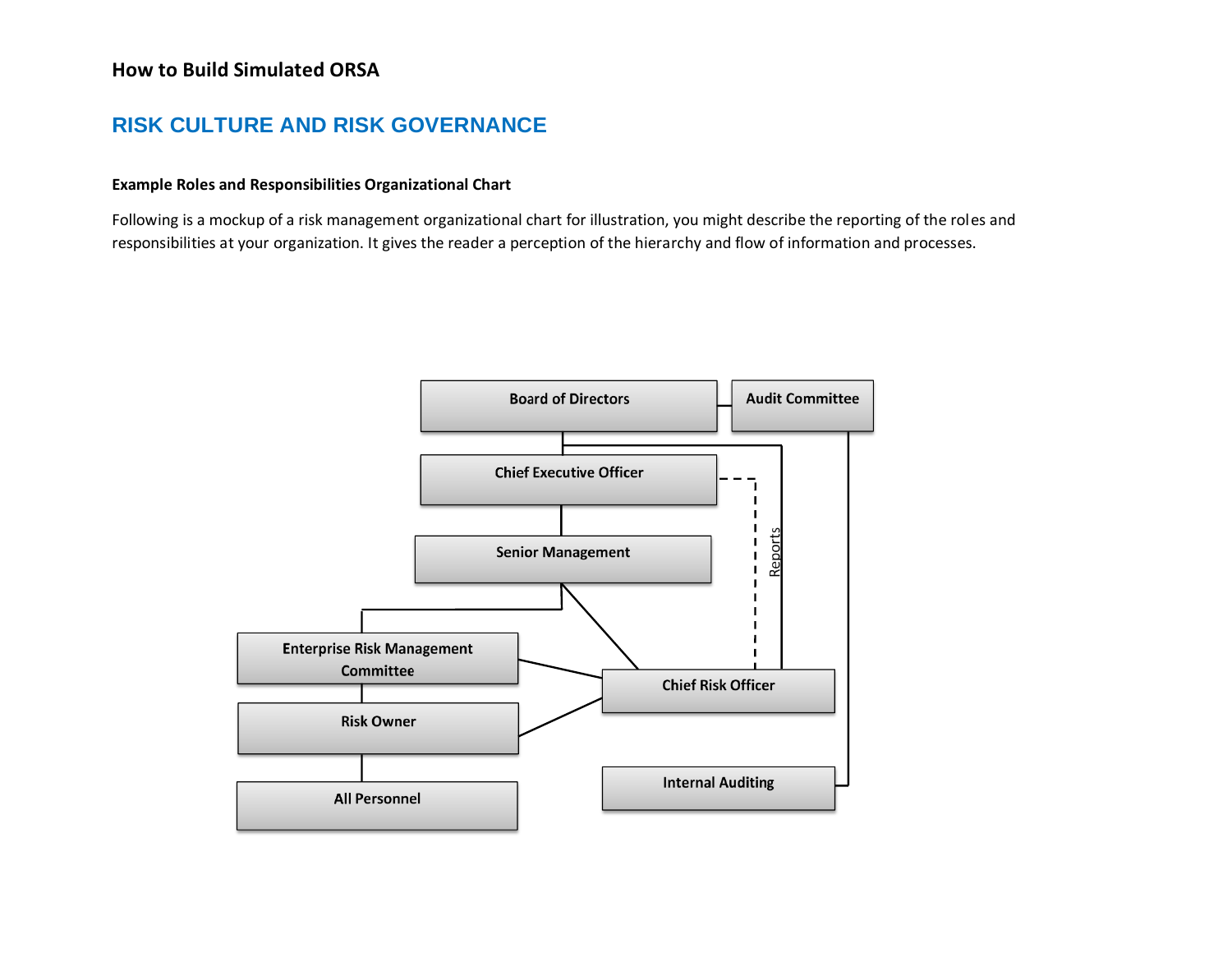*Provide the organization chart of your simulated company:*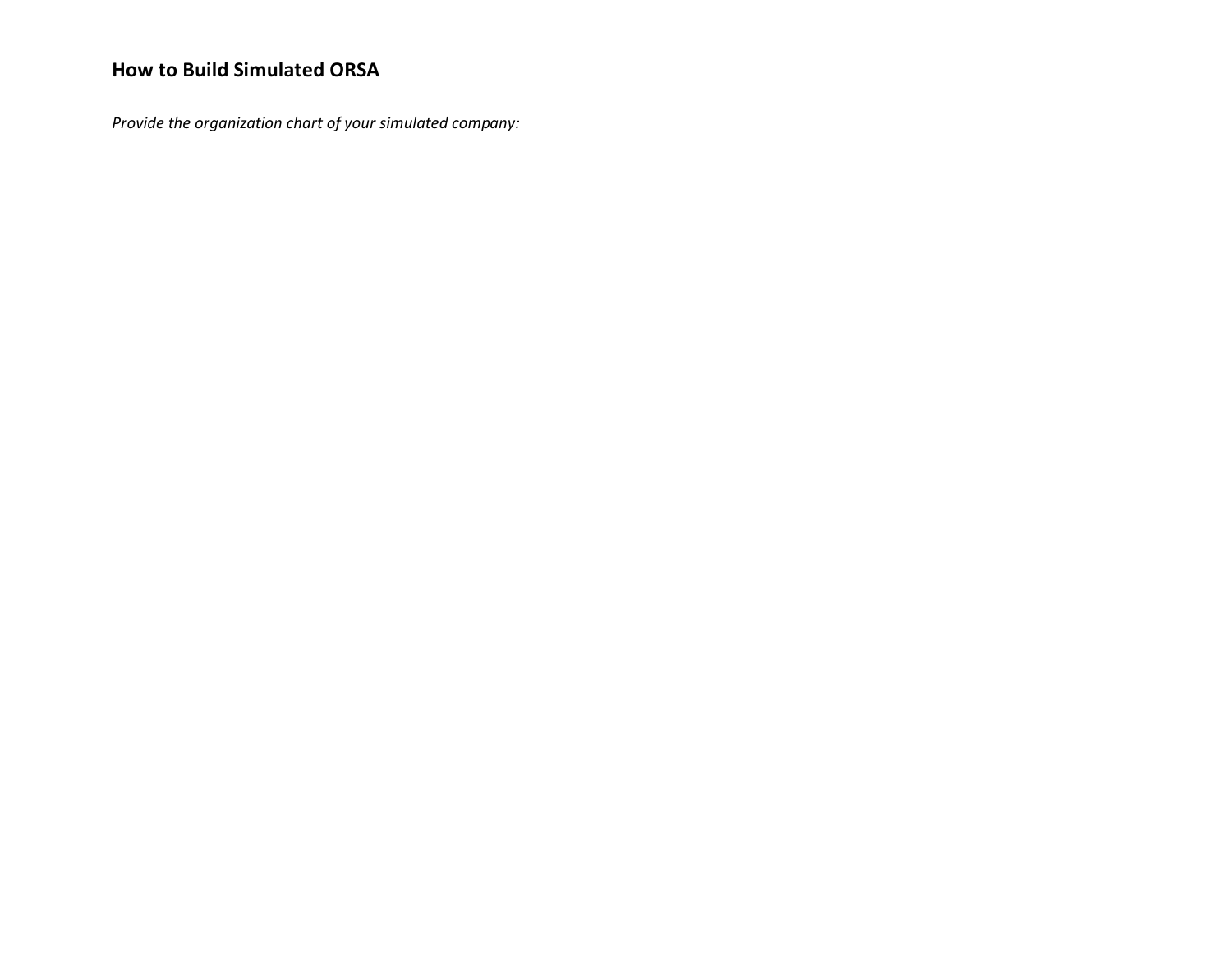## **RISK MANAGEMENT POLICY RISK CULTURE ACCOUNTABILITY**

How does your company culture support accountability in risk-based decision making?

| Describe processes and   |
|--------------------------|
| guidelines that support  |
| accountability.          |
| Include compensation and |
| incentives.              |
|                          |
|                          |
|                          |
|                          |
|                          |
|                          |
|                          |
|                          |
|                          |
|                          |
|                          |
|                          |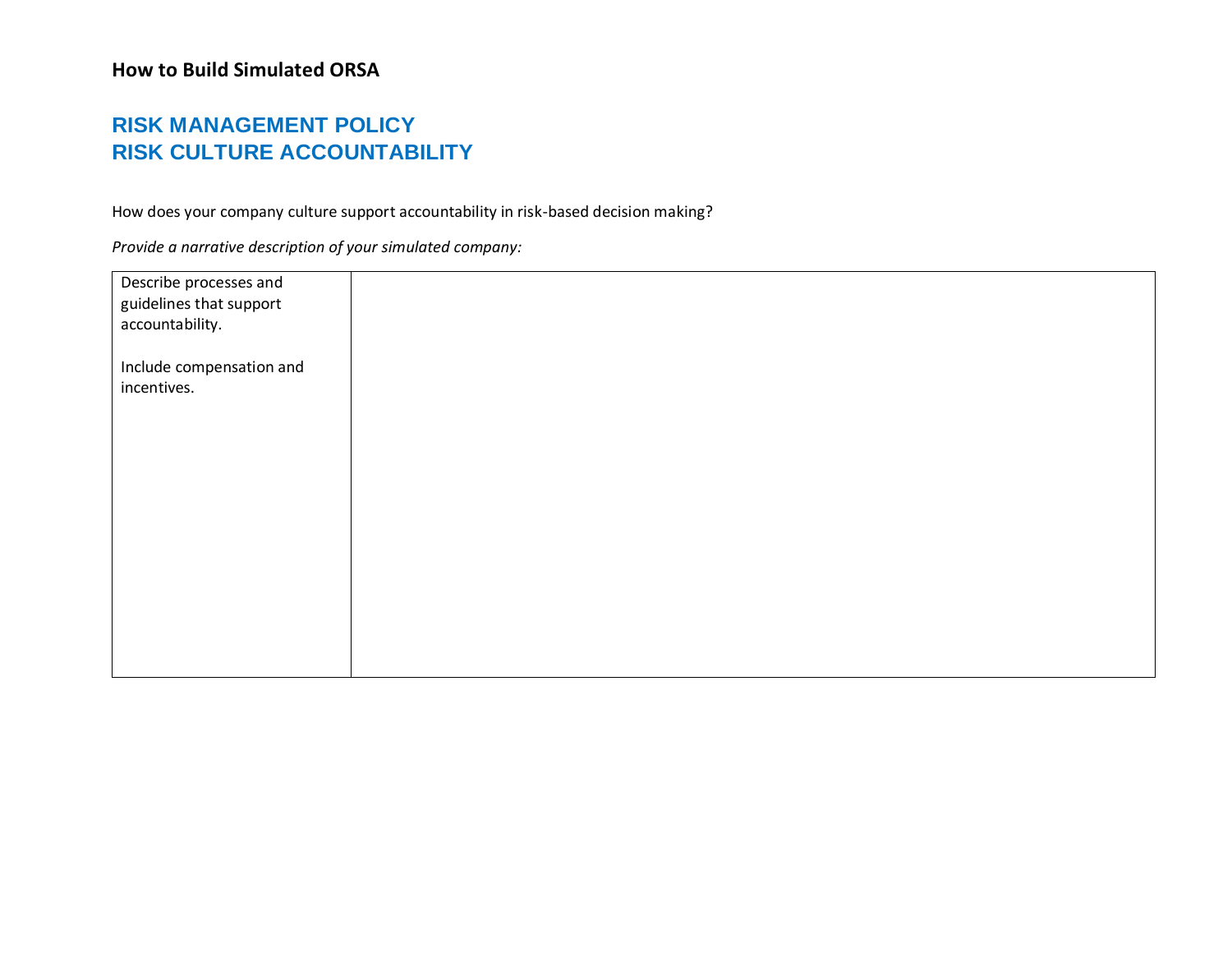| Describe methods used by your |  |
|-------------------------------|--|
| company to ensure that        |  |
| compensation is aligned with  |  |
| long-term objectives and      |  |
| profitable performance.       |  |
| Include incentives and bonus  |  |
| programs.                     |  |
|                               |  |
|                               |  |
|                               |  |
|                               |  |
|                               |  |
|                               |  |
|                               |  |
|                               |  |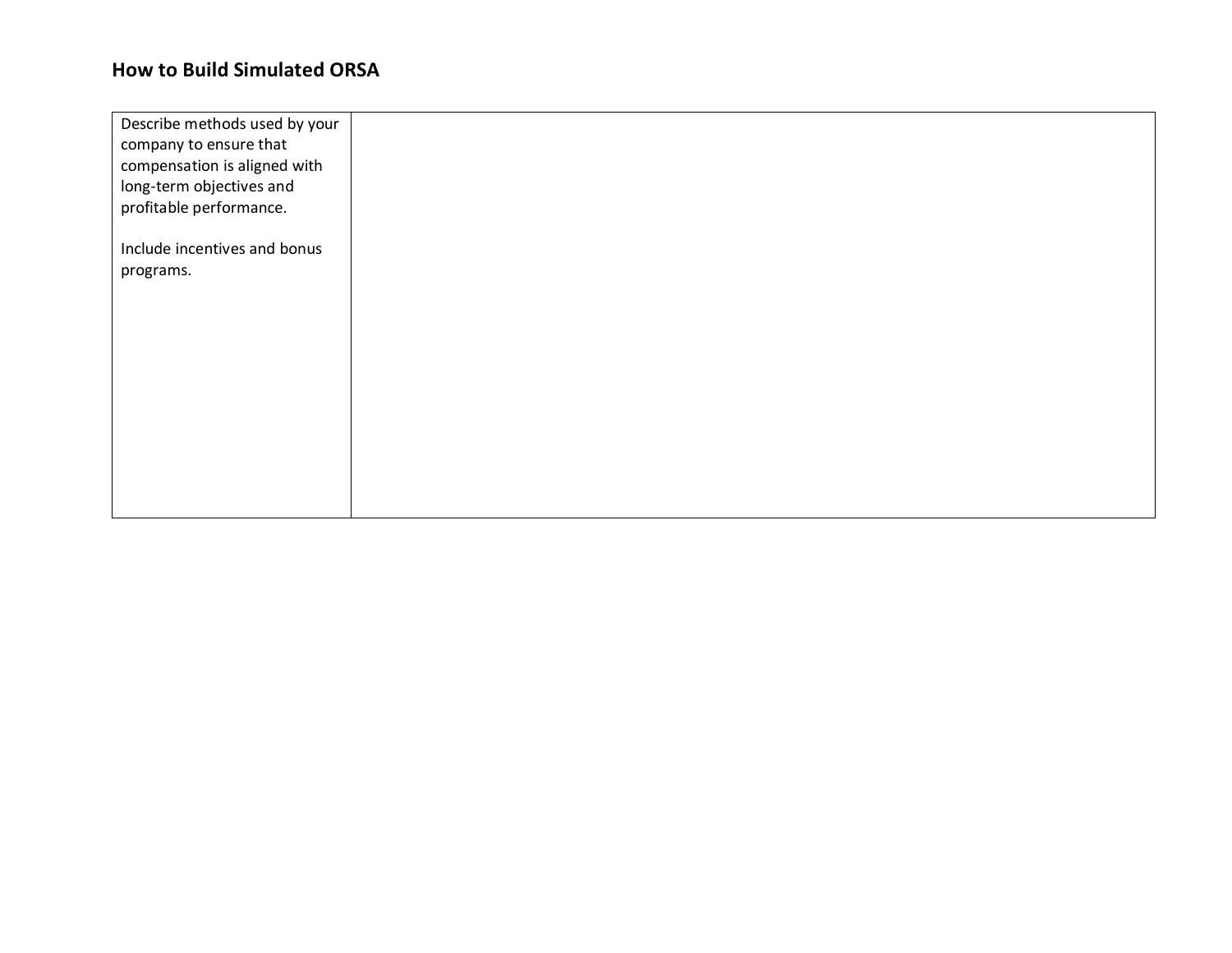## **RISK MANAGEMENT POLICY CORPORATE GOVERNANCE**

*Provide a narrative description of your simulated company:* corporate governance: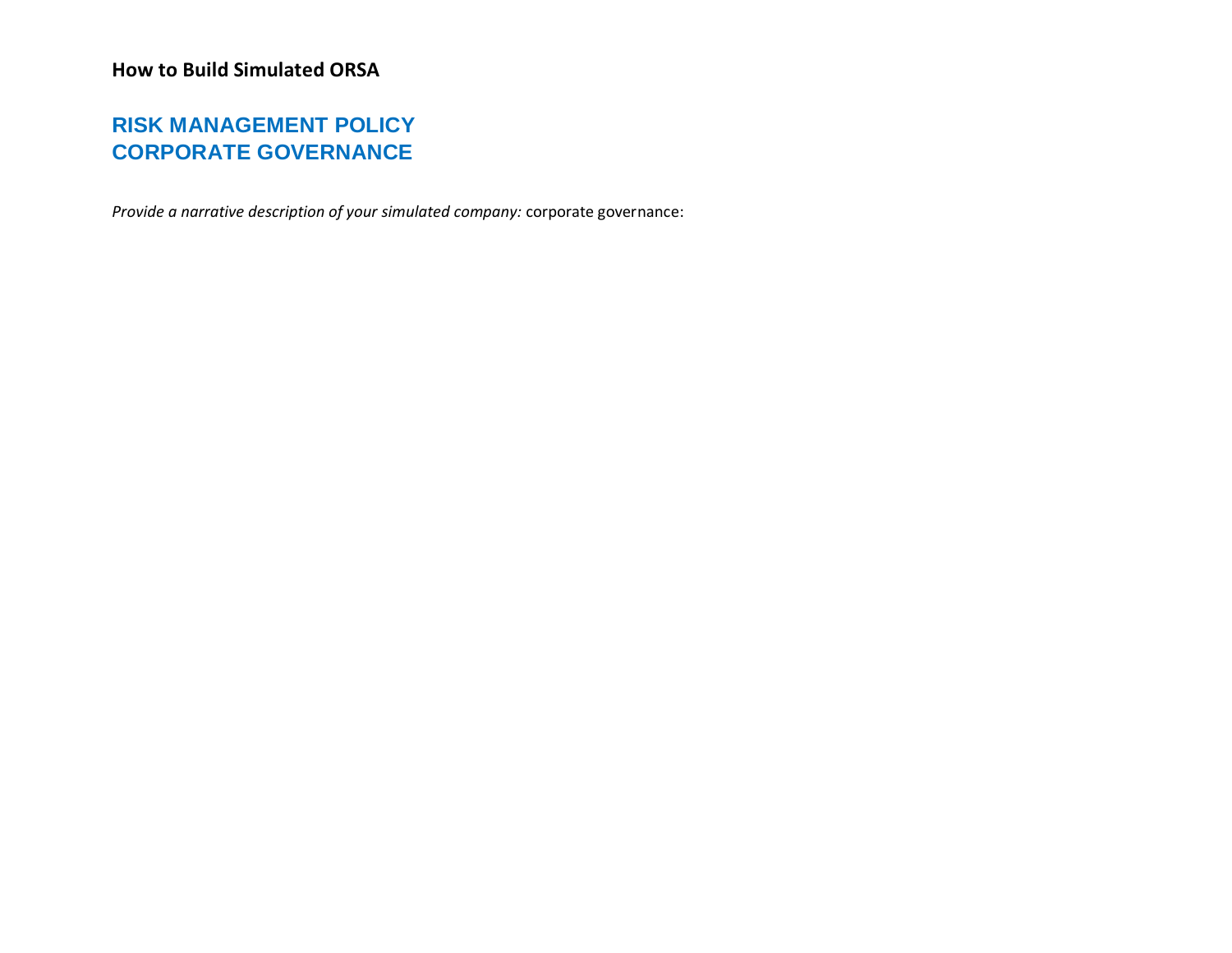### **RISK MANAGEMENT POLICY RISK IDENTIFICATION/PRIORITIZATION**

#### **Risk Management Framework**

*Provide a narrative description of your simulated company* Risk Management Framework: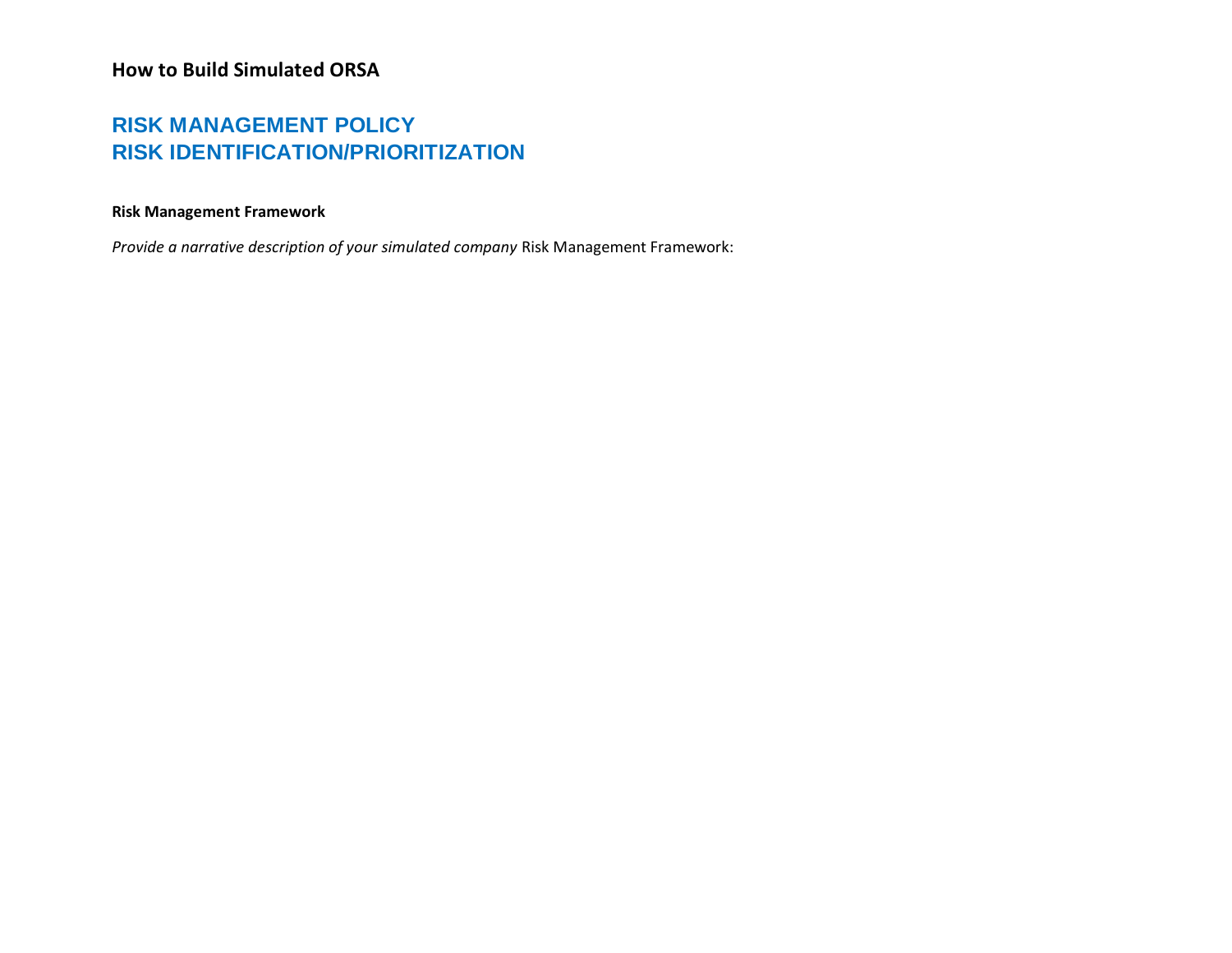#### **Risk Identification & Prioritization**

| Are all relevant and material |  |  |
|-------------------------------|--|--|
| risk categories identified?   |  |  |
|                               |  |  |
| Describe how.                 |  |  |
|                               |  |  |
|                               |  |  |
|                               |  |  |
|                               |  |  |
|                               |  |  |
|                               |  |  |
|                               |  |  |
|                               |  |  |
|                               |  |  |
|                               |  |  |
|                               |  |  |
|                               |  |  |
|                               |  |  |
|                               |  |  |
|                               |  |  |
|                               |  |  |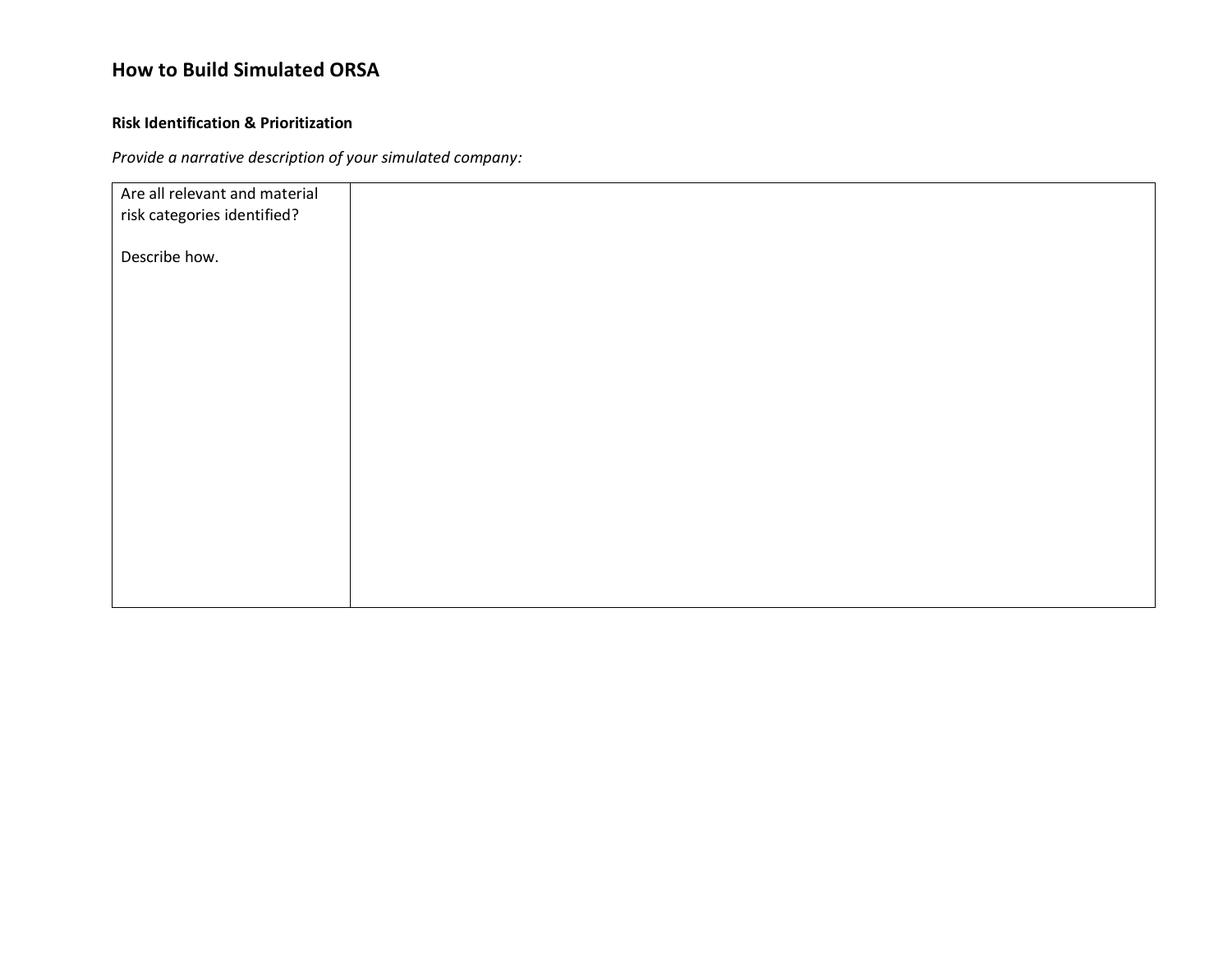| Describe how risk categories   |  |
|--------------------------------|--|
| are managed on a day-to-day    |  |
| basis as strategy is executed. |  |
|                                |  |
|                                |  |
|                                |  |
|                                |  |
|                                |  |
|                                |  |
|                                |  |
|                                |  |
|                                |  |
|                                |  |
|                                |  |
|                                |  |
|                                |  |
|                                |  |
|                                |  |
|                                |  |
|                                |  |
|                                |  |
|                                |  |
|                                |  |
|                                |  |
|                                |  |
|                                |  |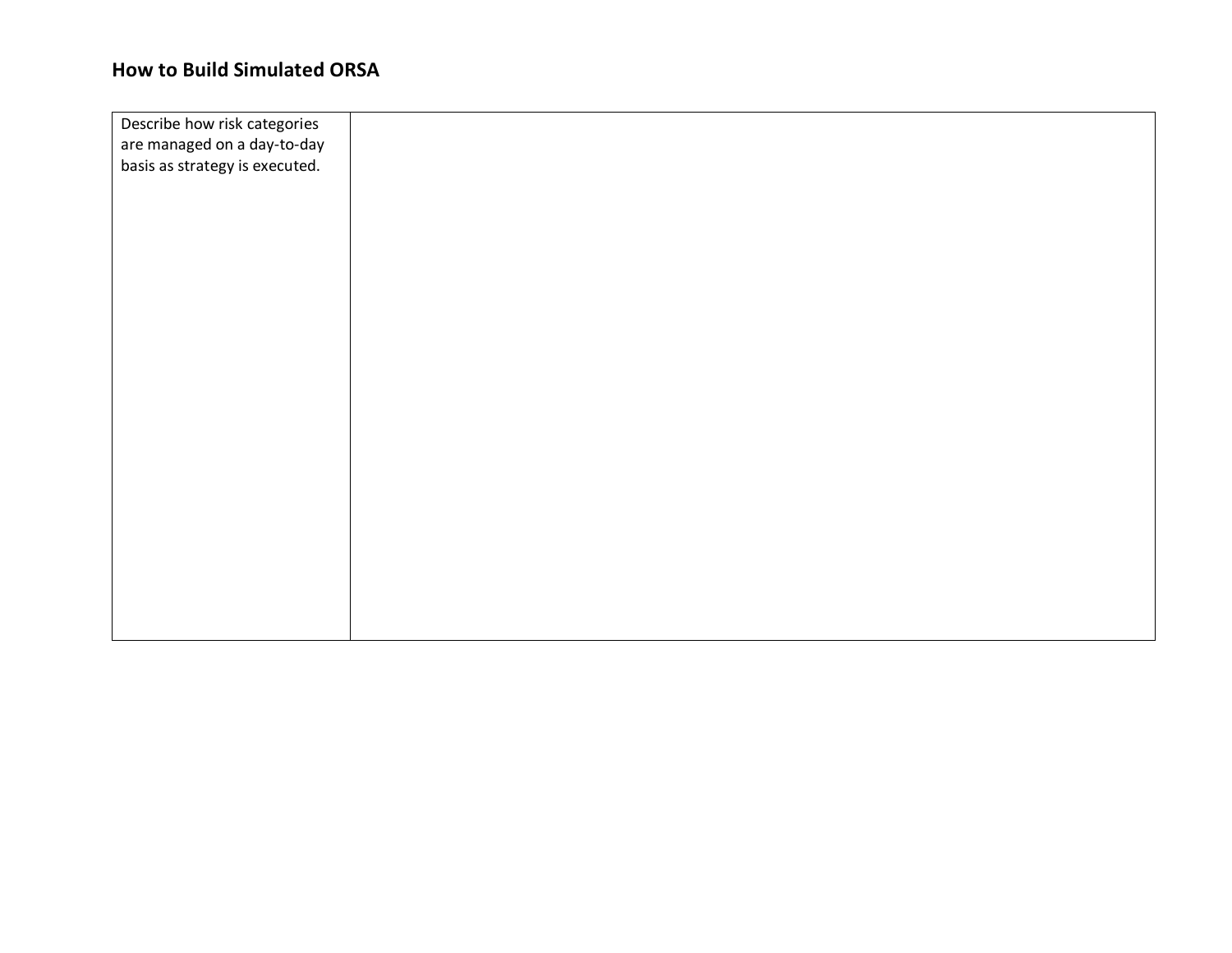Identification and prioritization process examples might include:

- Establish Context
- Risk identification methods and process
- Prioritization methods and process
	- o How risks are assessed
	- o Focus of those assessments
	- o How risks are quantified and prioritized
- Development of appropriate key risk indicators and risk responses
- Control activities
- Alignment with mission, strategy, and risk tolerance
- Objective setting that supports mission and are consistent with risk tolerance

*Provide a narrative description of your simulated company* identification and prioritization process: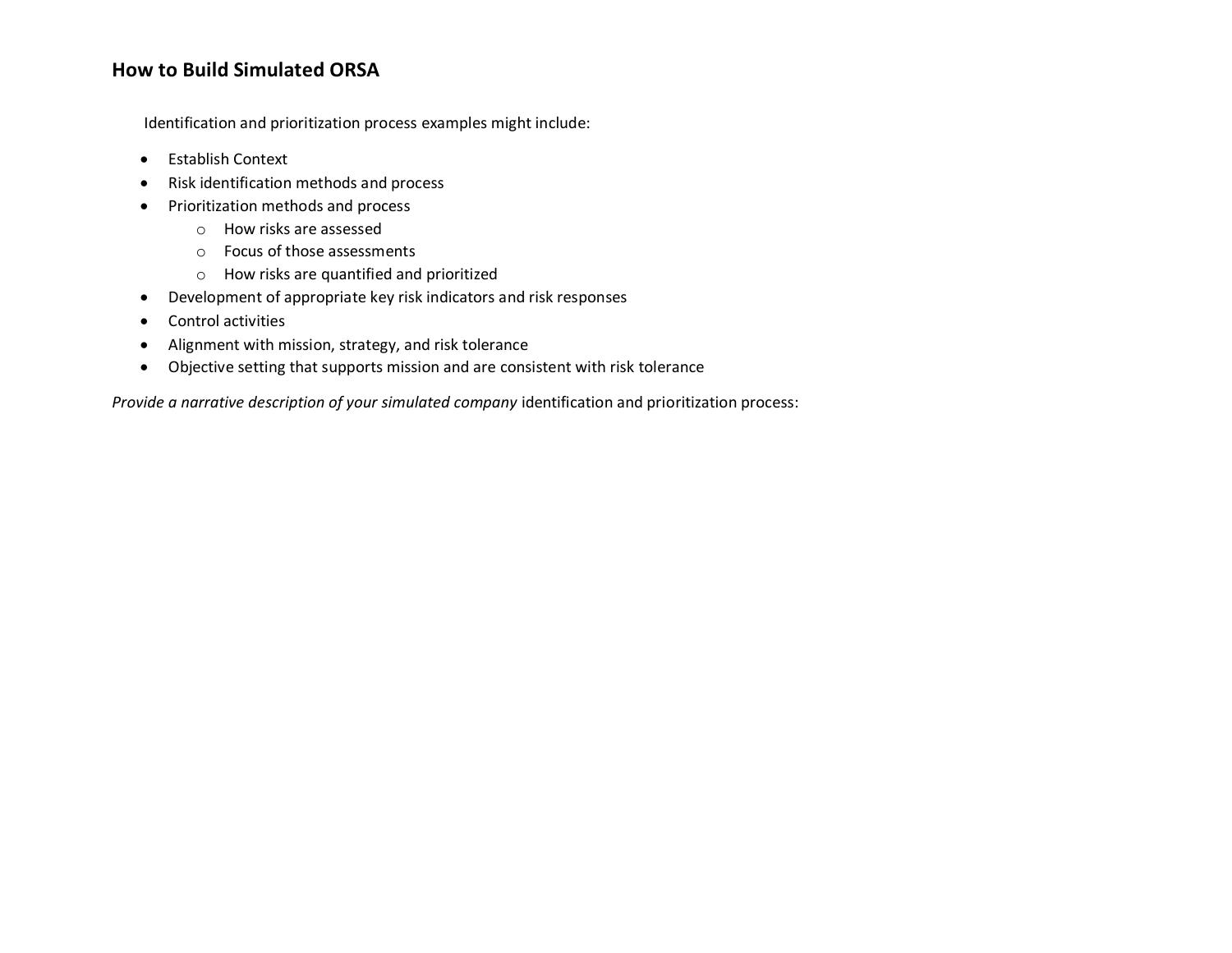*Provide a narrative description of your simulated company ownership of steps in the identification and prioritization process:*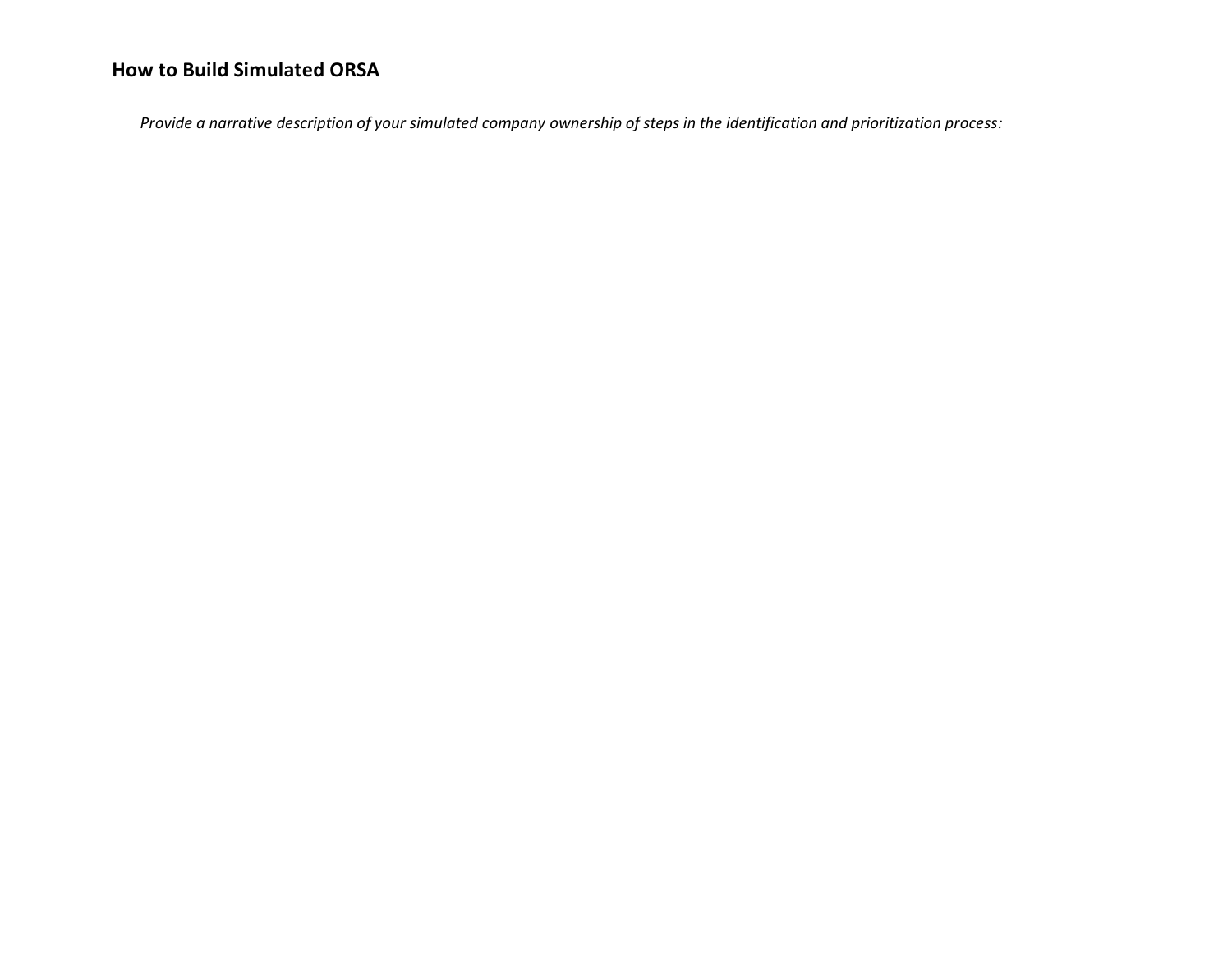### **RISK MANAGEMENT POLICY RISK APPETITE, TOLERANCES, AND LIMITS**

Example considerations for appetite and tolerances:

- Existing risk profile
- Capacity to bear risk and remain an ongoing concern
- Risk tolerance in developing acceptable levels of variation company is willing to accept around specific objectives
- Desired level of risk /return

| Provide risk appetite |  |
|-----------------------|--|
| statements and        |  |
| tolerances.           |  |
|                       |  |
|                       |  |
|                       |  |
|                       |  |
|                       |  |
|                       |  |
| Describe how these    |  |
| measures are used in  |  |
| your organization.    |  |
|                       |  |
|                       |  |
|                       |  |
|                       |  |
|                       |  |
|                       |  |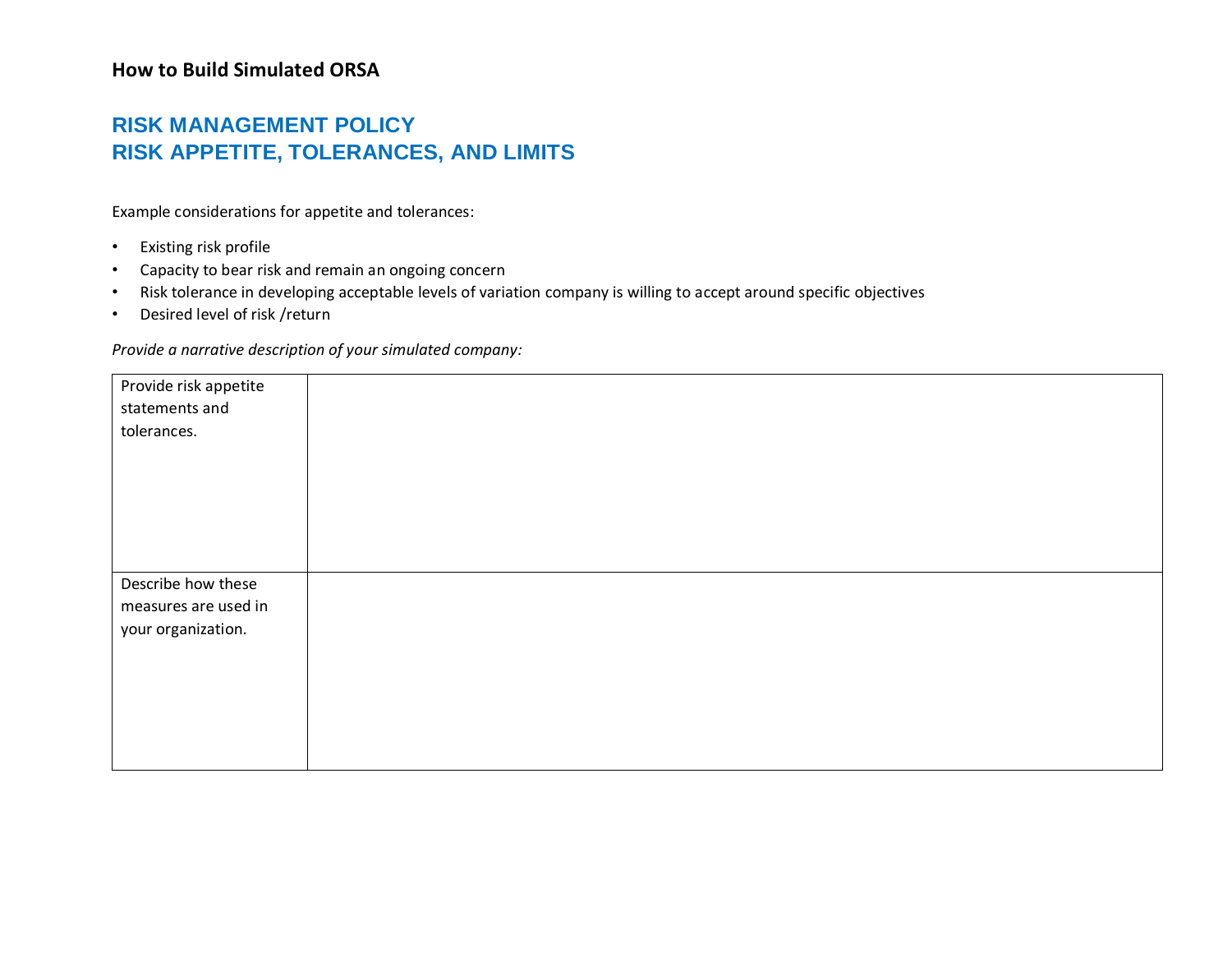| Describe board's role in |  |
|--------------------------|--|
| risk appetite statements |  |
|                          |  |
|                          |  |
|                          |  |
|                          |  |
|                          |  |
|                          |  |
|                          |  |
| Describe alignment with  |  |
| strategy                 |  |
|                          |  |
|                          |  |
|                          |  |
|                          |  |
|                          |  |
|                          |  |
|                          |  |
| Describe Board review    |  |
| and approval process.    |  |
|                          |  |
| Describe how changes to  |  |
| risk appetite are        |  |
| evaluated and            |  |
| implemented.             |  |
|                          |  |
|                          |  |
|                          |  |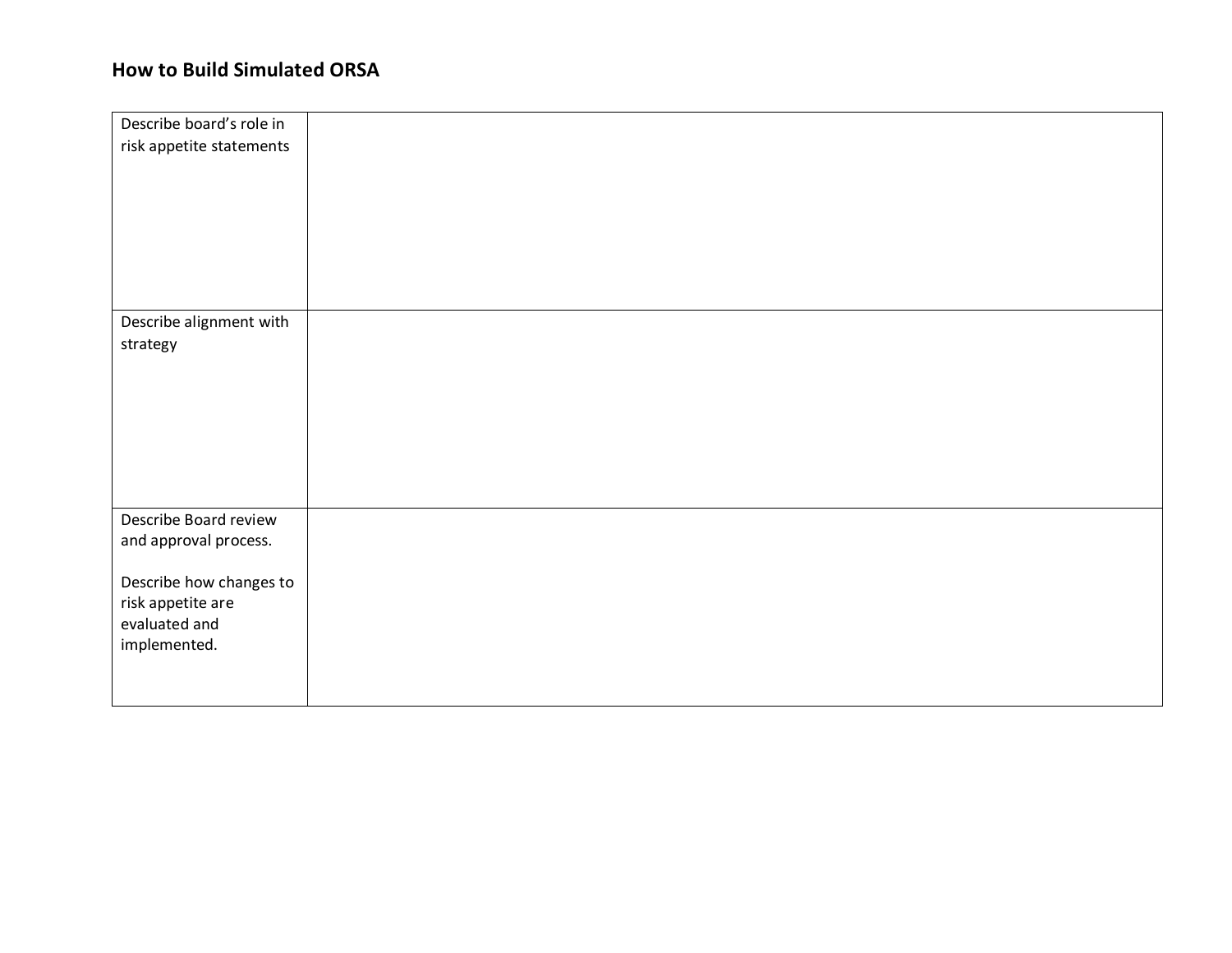### **RISK MANAGEMENT POLICY RISK MANAGEMENT TIMELINE**

Consider cadence of processes that support the ERM process and when reports such as the ORSA are due. Examples might include:

- The strategic planning process
- Alignment of the enterprise risk management process with strategy
- Modeling

| Describe how strategic<br>planning, ERM and<br>capital models are<br>integrated into your |  |  |
|-------------------------------------------------------------------------------------------|--|--|
| organization.                                                                             |  |  |
|                                                                                           |  |  |
|                                                                                           |  |  |
|                                                                                           |  |  |
|                                                                                           |  |  |
|                                                                                           |  |  |
|                                                                                           |  |  |
|                                                                                           |  |  |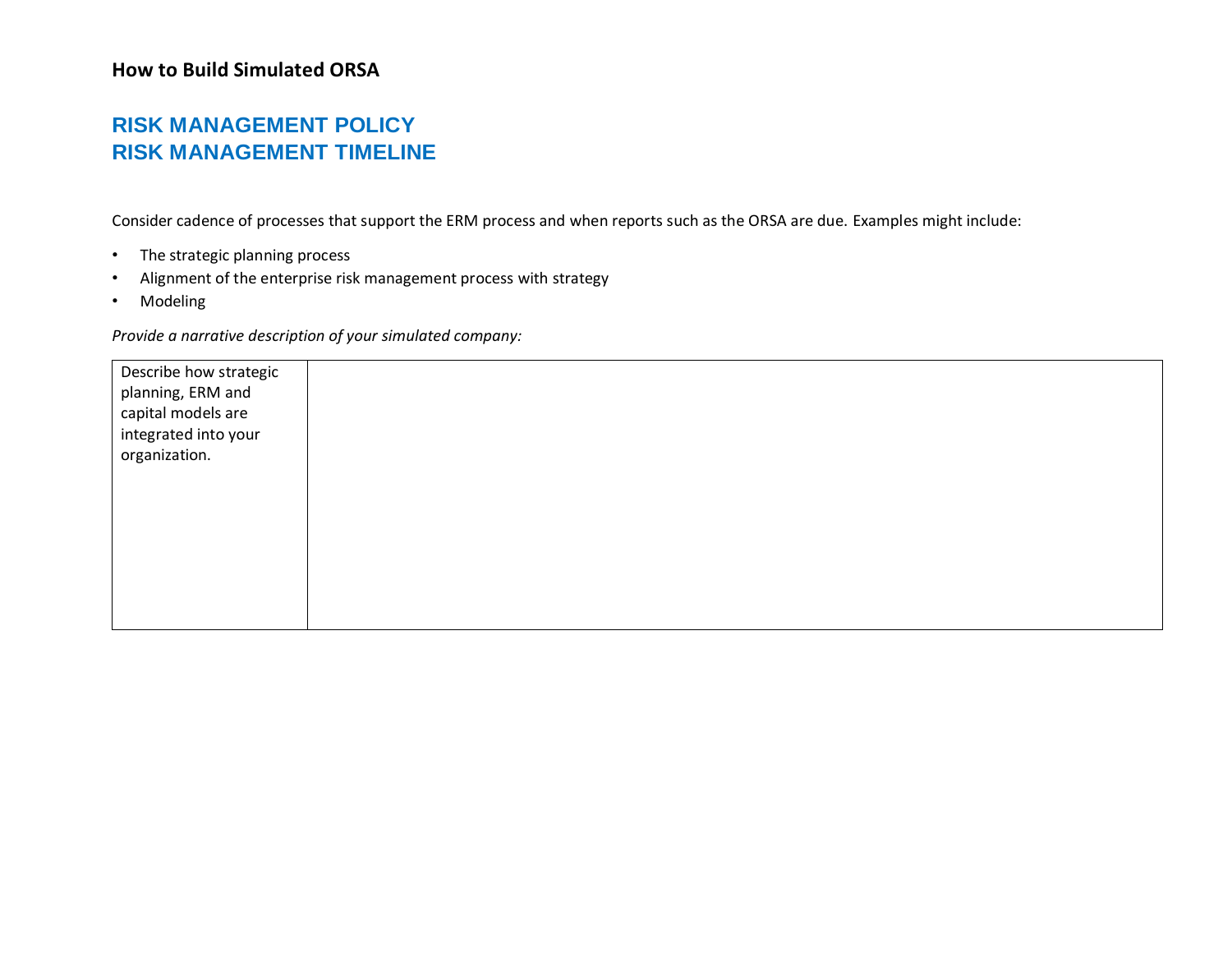| Describe how specifically |  |
|---------------------------|--|
| strategic planning and    |  |
| enterprise risk           |  |
| management are            |  |
| integrated.               |  |
|                           |  |
|                           |  |
|                           |  |
|                           |  |
|                           |  |
|                           |  |
|                           |  |
| Describe benefits of this |  |
| process to your           |  |
| company.                  |  |
|                           |  |
|                           |  |
|                           |  |
|                           |  |
|                           |  |
|                           |  |
|                           |  |
|                           |  |
|                           |  |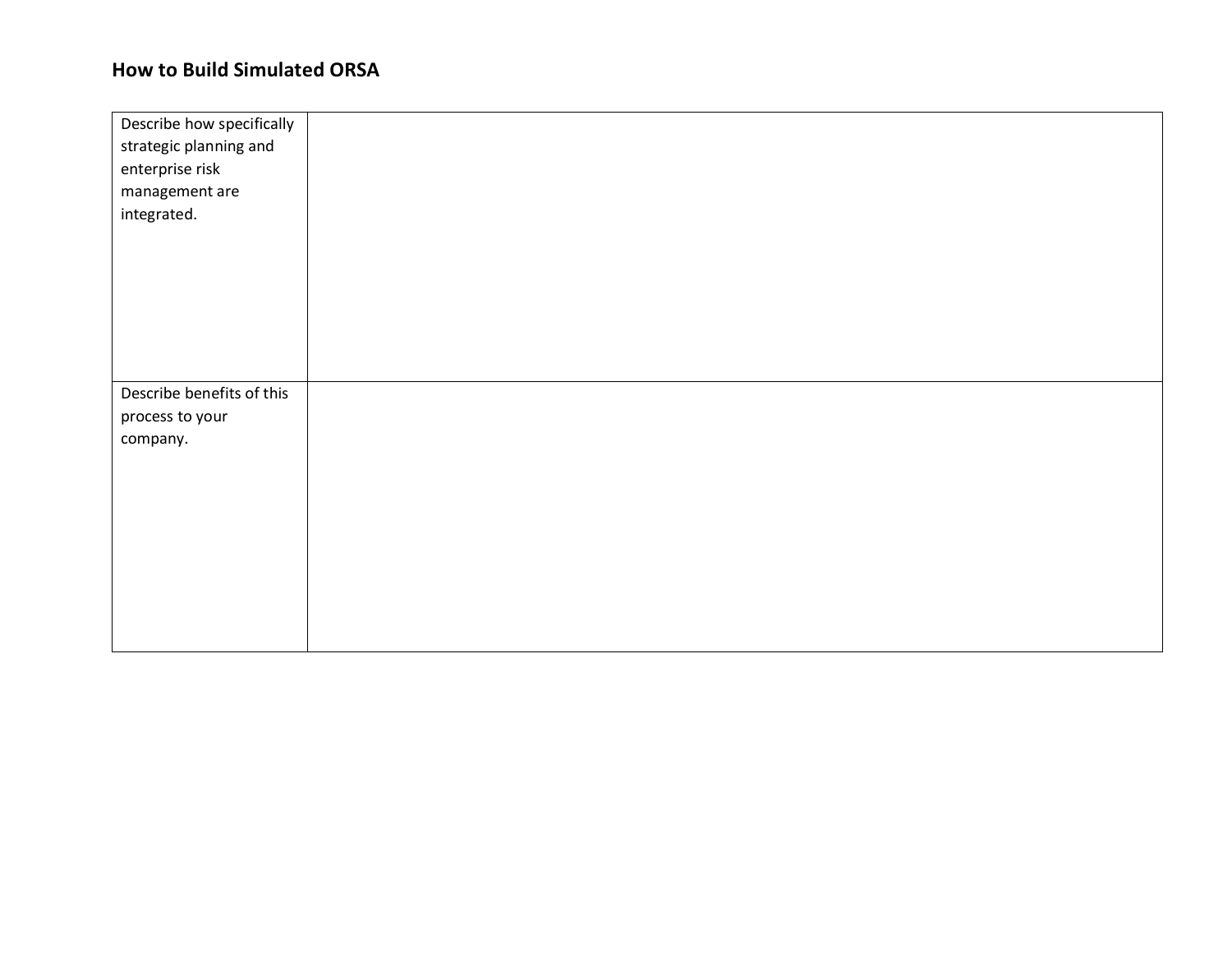### **RISK MANAGEMENT POLICY RISK MANAGEMENT AND CONTROLS**

*Provide a narrative description of how your simulated company: risk management is an ongoing activity that operates at many levels in the organization.*

### **Organizational Controls**

| Describe systems of systems     |  |
|---------------------------------|--|
| of risk management and          |  |
| internal control to address the |  |
| key risks and for legal and     |  |
| regulatory obligations.         |  |
|                                 |  |
|                                 |  |
|                                 |  |
|                                 |  |
|                                 |  |
|                                 |  |
|                                 |  |
|                                 |  |
|                                 |  |
|                                 |  |
|                                 |  |
|                                 |  |
|                                 |  |
|                                 |  |
|                                 |  |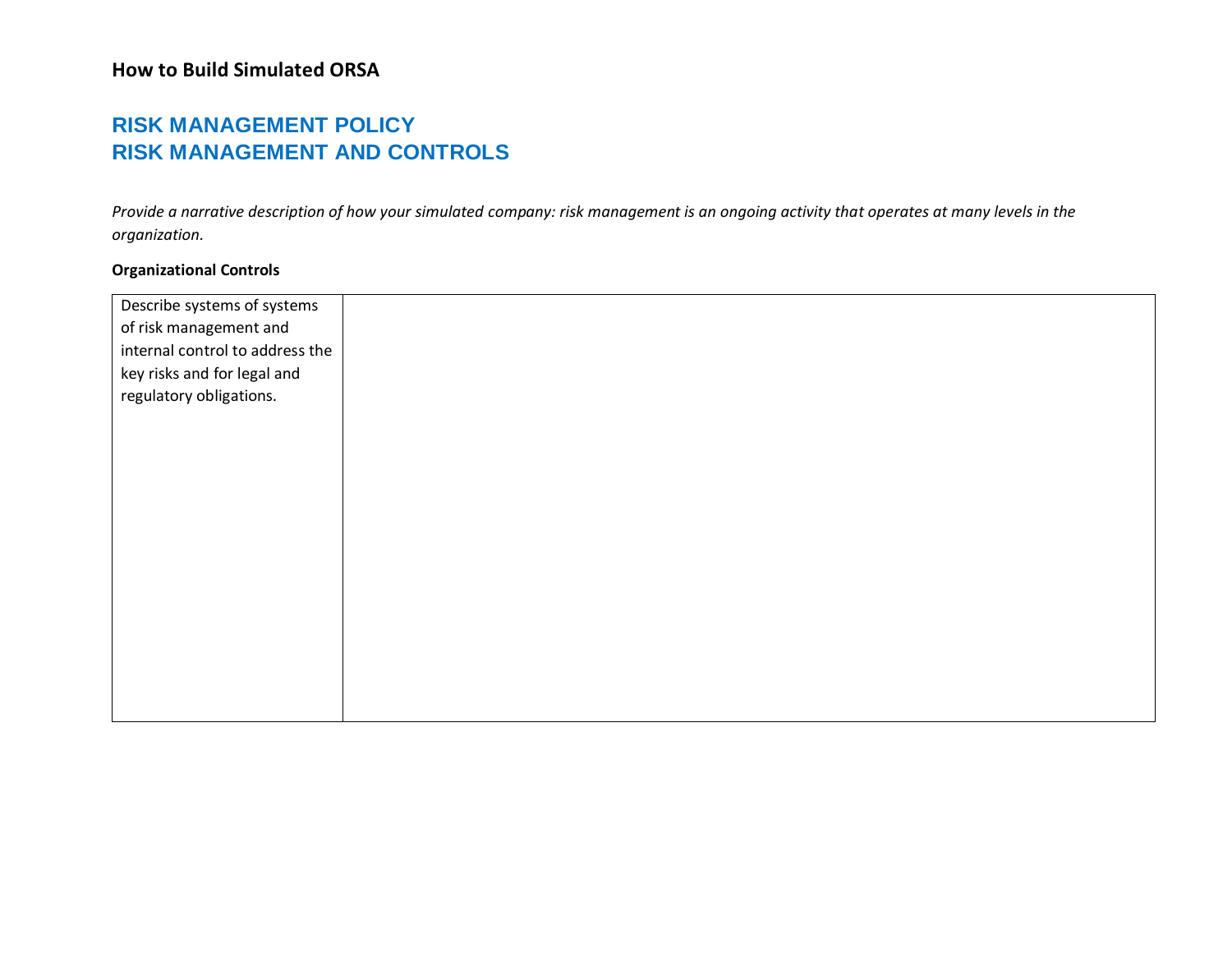| Responsibilities and<br>communication for these |  |
|-------------------------------------------------|--|
| controls.                                       |  |
|                                                 |  |
|                                                 |  |
|                                                 |  |
|                                                 |  |
|                                                 |  |
|                                                 |  |
|                                                 |  |
|                                                 |  |
|                                                 |  |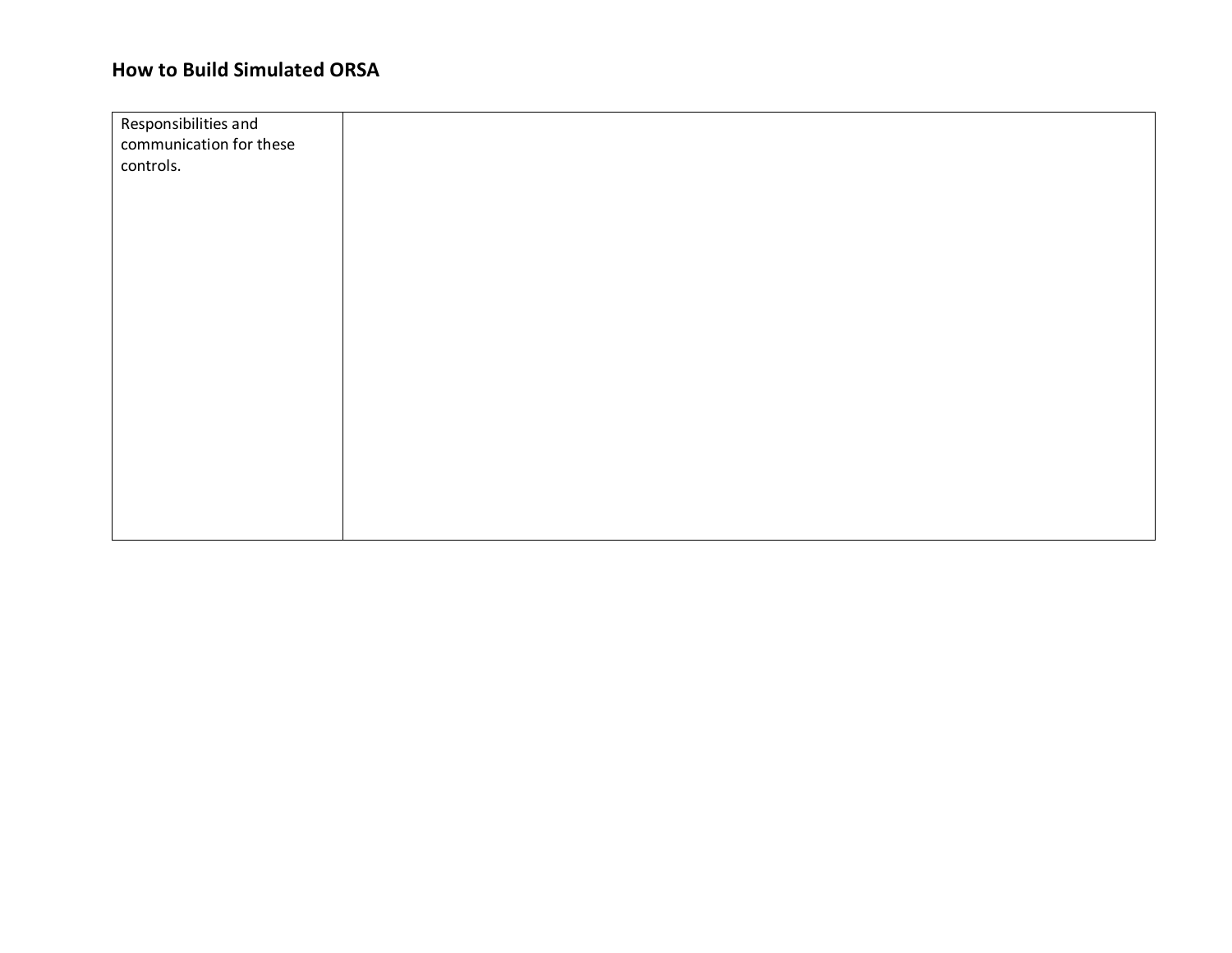#### **Internal Audit and Reporting**

| Describe internal audit      |  |  |
|------------------------------|--|--|
| process and how it provides  |  |  |
| assurance that specific risk |  |  |
| management strategies are    |  |  |
| practiced and effective.     |  |  |
|                              |  |  |
|                              |  |  |
|                              |  |  |
|                              |  |  |
|                              |  |  |
|                              |  |  |
|                              |  |  |
|                              |  |  |
|                              |  |  |
|                              |  |  |
|                              |  |  |
|                              |  |  |
|                              |  |  |
|                              |  |  |
|                              |  |  |
|                              |  |  |
|                              |  |  |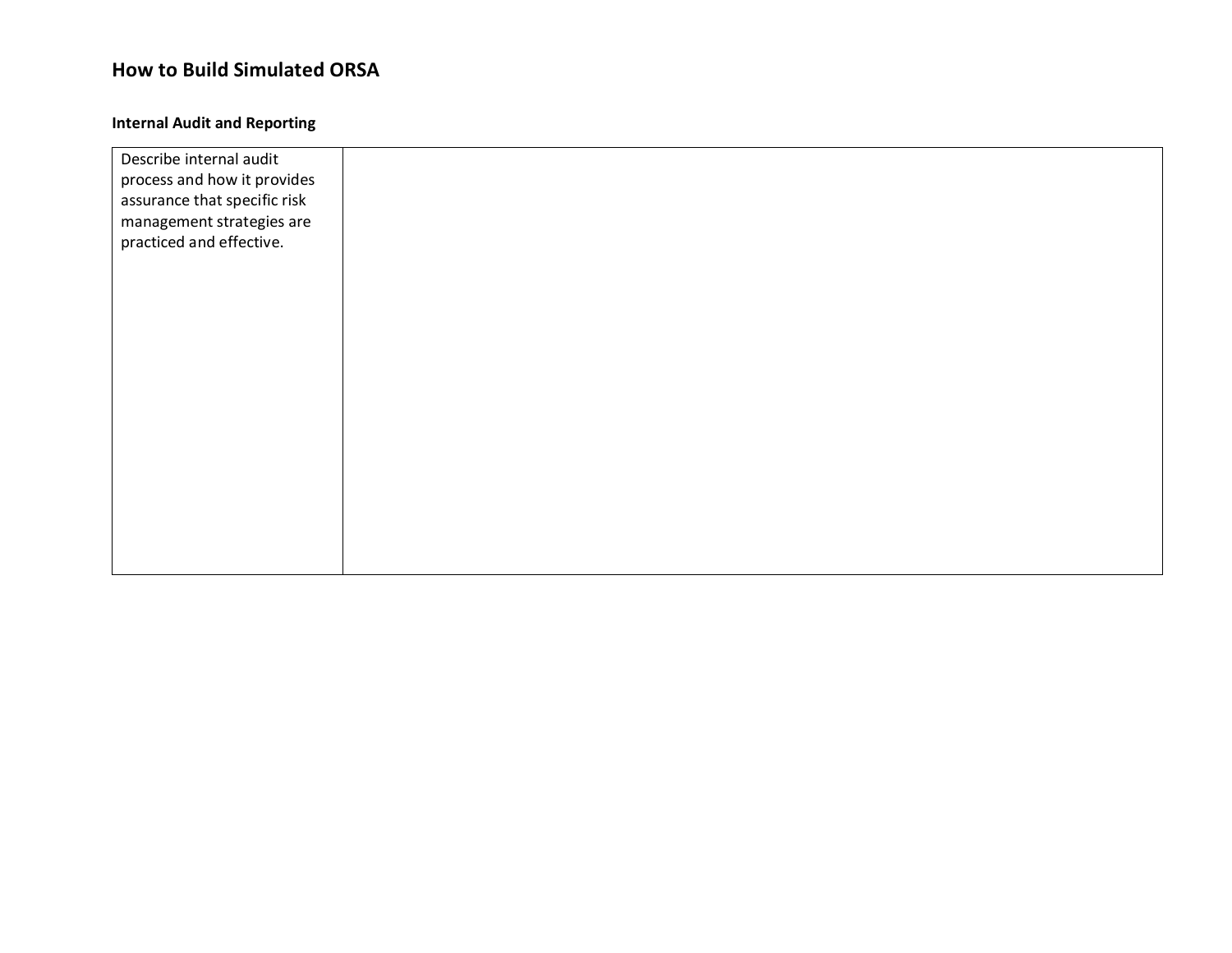### **RISK MANAGEMENT POLICY RISK REPORTING AND COMMUNICATION**

| Describe how communication<br>flows both from the top down<br>and from the bottom up.<br>Include description of periodic<br>reports that are provided<br>across different levels of the<br>organization. |  |  |  |
|----------------------------------------------------------------------------------------------------------------------------------------------------------------------------------------------------------|--|--|--|
|                                                                                                                                                                                                          |  |  |  |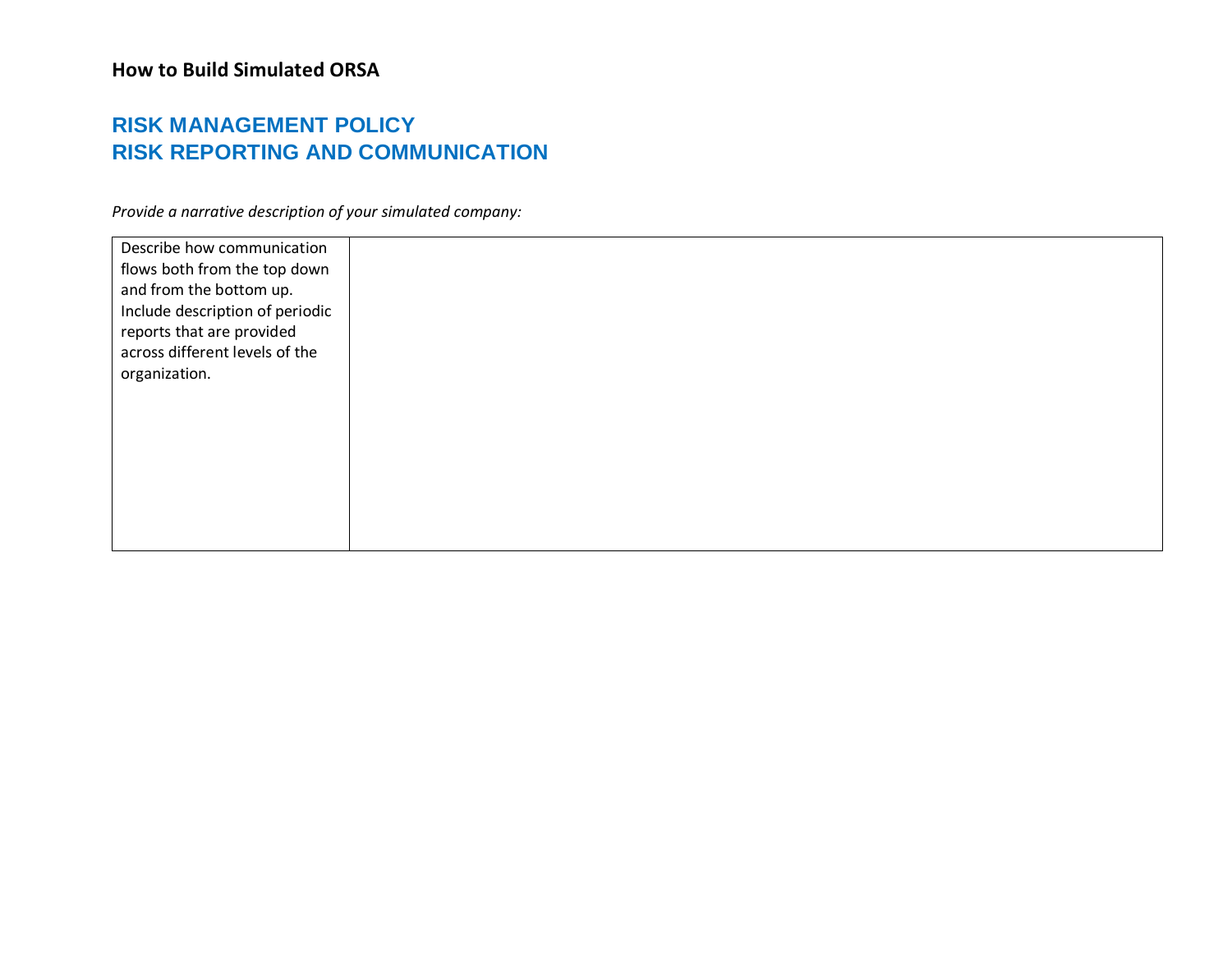| How are risks reported and                             |  |
|--------------------------------------------------------|--|
| how often?                                             |  |
| Consider all levels in the                             |  |
| organization, including the<br>board.                  |  |
|                                                        |  |
|                                                        |  |
|                                                        |  |
|                                                        |  |
|                                                        |  |
|                                                        |  |
|                                                        |  |
|                                                        |  |
|                                                        |  |
|                                                        |  |
| Describe what happens when<br>tolerances are exceeded. |  |
|                                                        |  |
|                                                        |  |
|                                                        |  |
|                                                        |  |
|                                                        |  |
|                                                        |  |
|                                                        |  |
|                                                        |  |
|                                                        |  |
|                                                        |  |
|                                                        |  |
|                                                        |  |
|                                                        |  |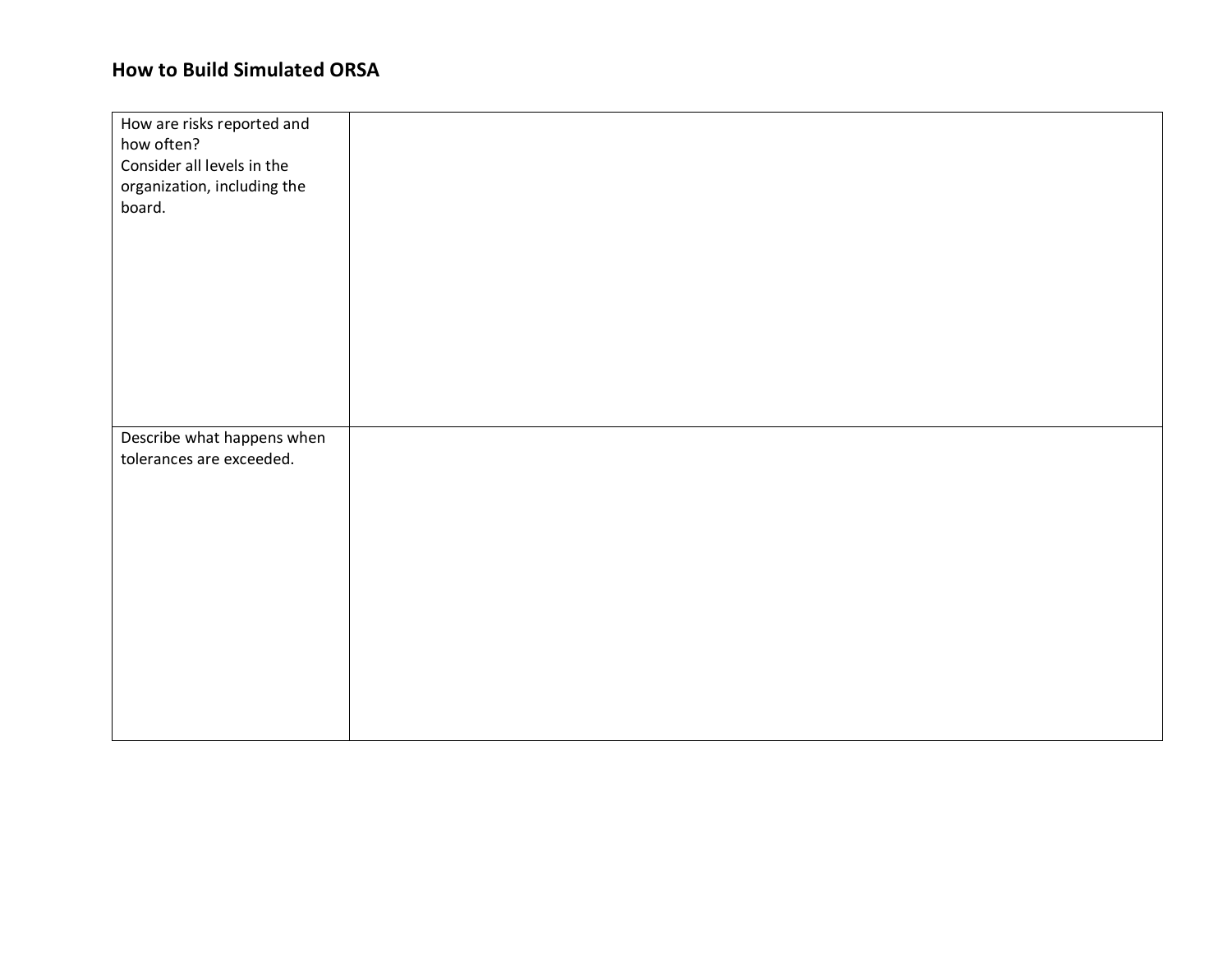## **RISK MANAGEMENT POLICY MONITORING AND ESCALATION**

How do you monitor and respond to changes in the risk profile due to economic changes, operational changes, or any changes in business strategy?

| Describe processes and methods     |  |
|------------------------------------|--|
| used to monitor risk including any |  |
| risk tolerance statements.         |  |
|                                    |  |
|                                    |  |
|                                    |  |
|                                    |  |
|                                    |  |
|                                    |  |
|                                    |  |
|                                    |  |
|                                    |  |
|                                    |  |
|                                    |  |
|                                    |  |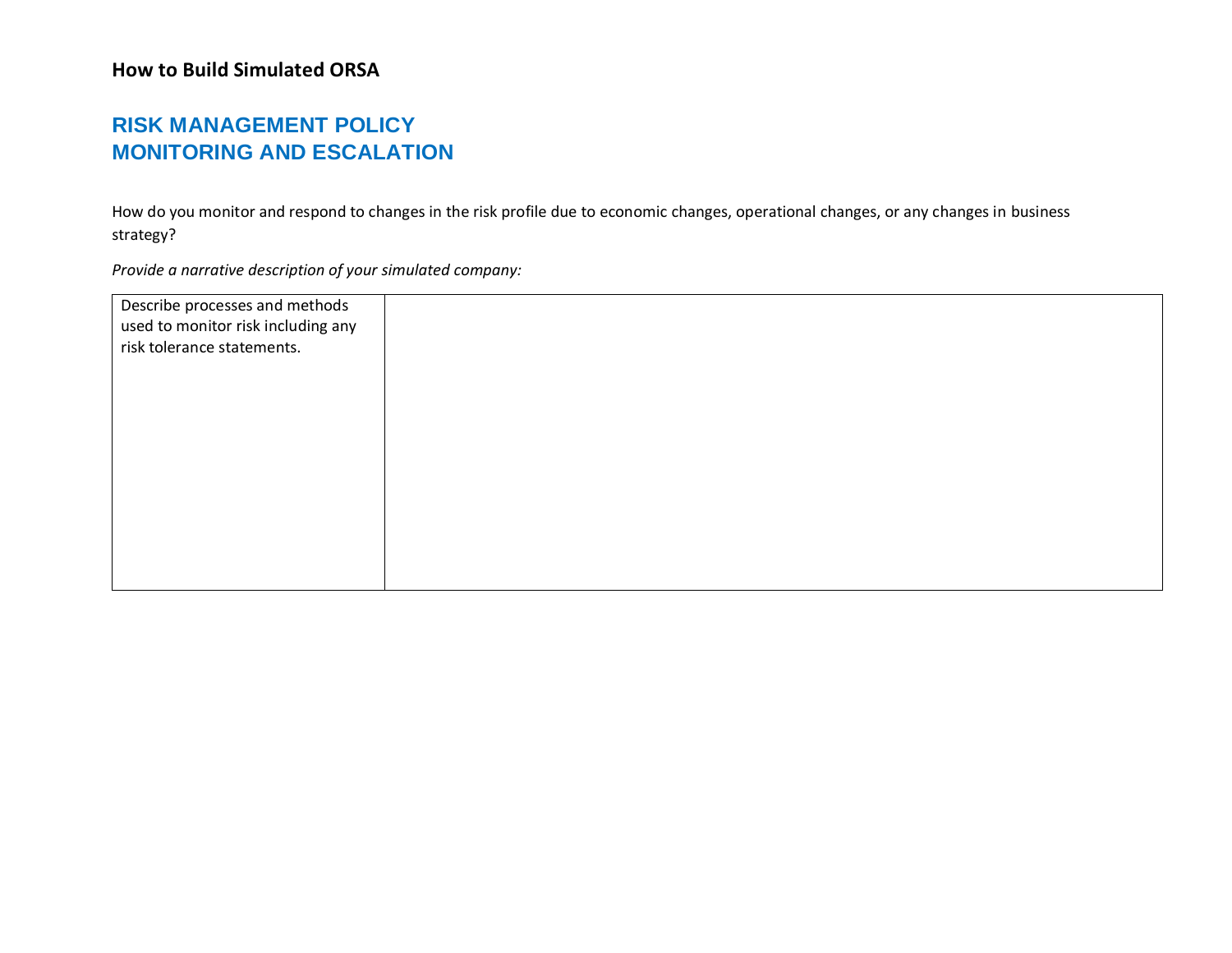| Describe how risks are escalated  |  |
|-----------------------------------|--|
|                                   |  |
| when tolerances are exceeded.     |  |
|                                   |  |
|                                   |  |
|                                   |  |
|                                   |  |
|                                   |  |
|                                   |  |
|                                   |  |
|                                   |  |
|                                   |  |
|                                   |  |
|                                   |  |
|                                   |  |
|                                   |  |
|                                   |  |
|                                   |  |
|                                   |  |
|                                   |  |
|                                   |  |
| Describe relationship between any |  |
| risk tolerance statements and     |  |
| capital requirements (both        |  |
|                                   |  |
| regulatory and economic).         |  |
|                                   |  |
|                                   |  |
|                                   |  |
|                                   |  |
|                                   |  |
|                                   |  |
|                                   |  |
|                                   |  |
|                                   |  |
|                                   |  |
|                                   |  |
|                                   |  |
|                                   |  |
|                                   |  |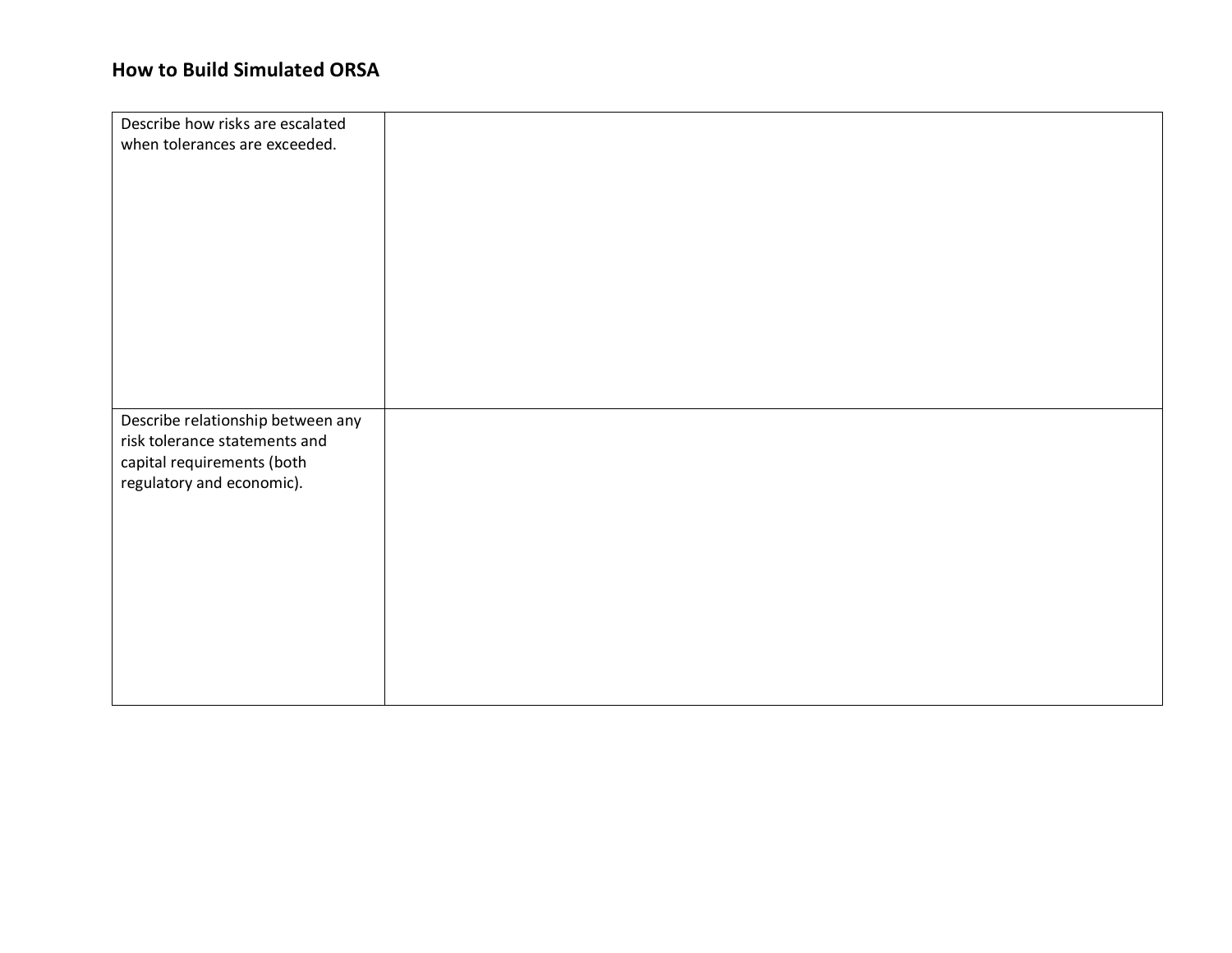## **RISK MANAGEMENT POLICY EMERGING RISKS**

Following illustrates an emerging risks framework.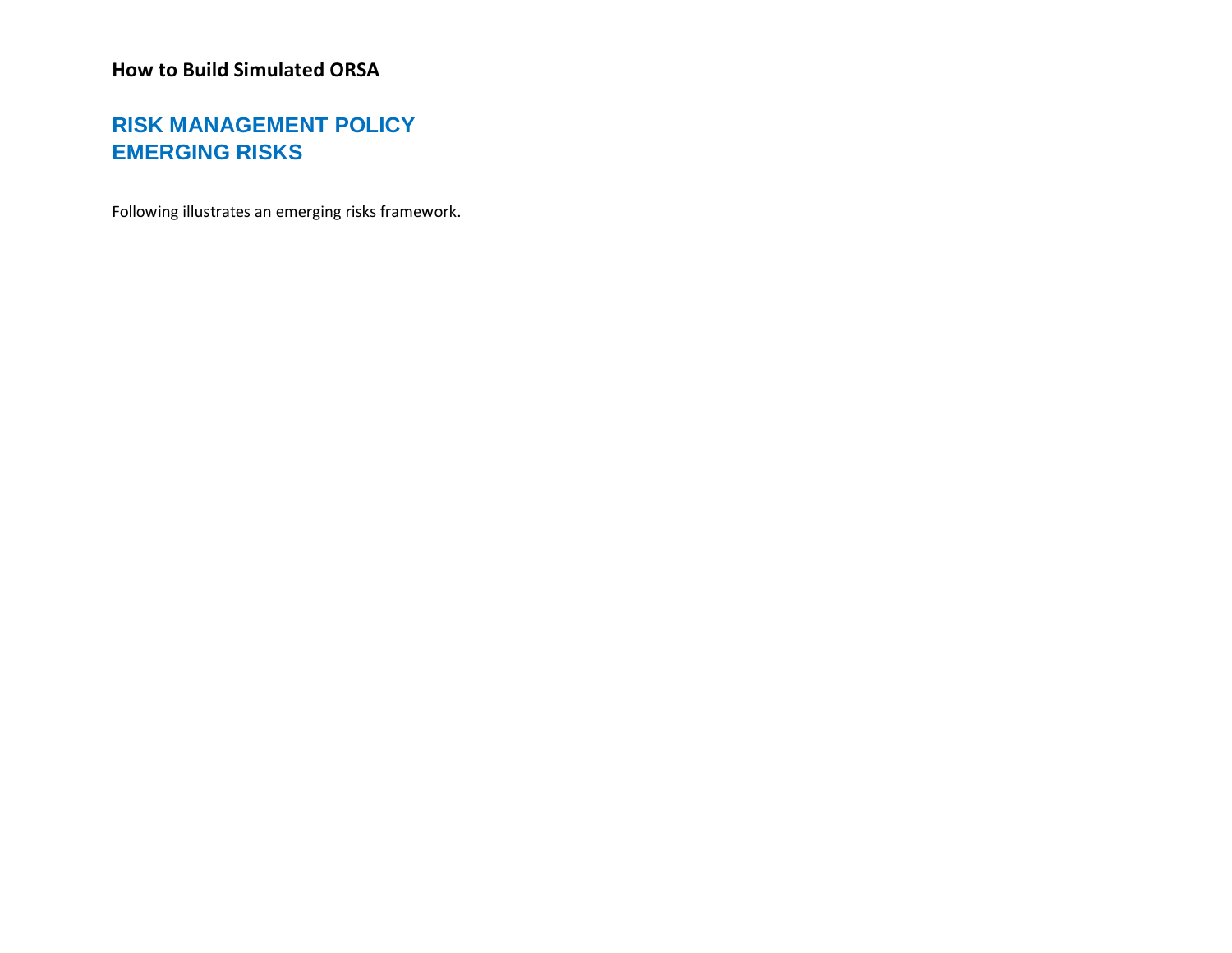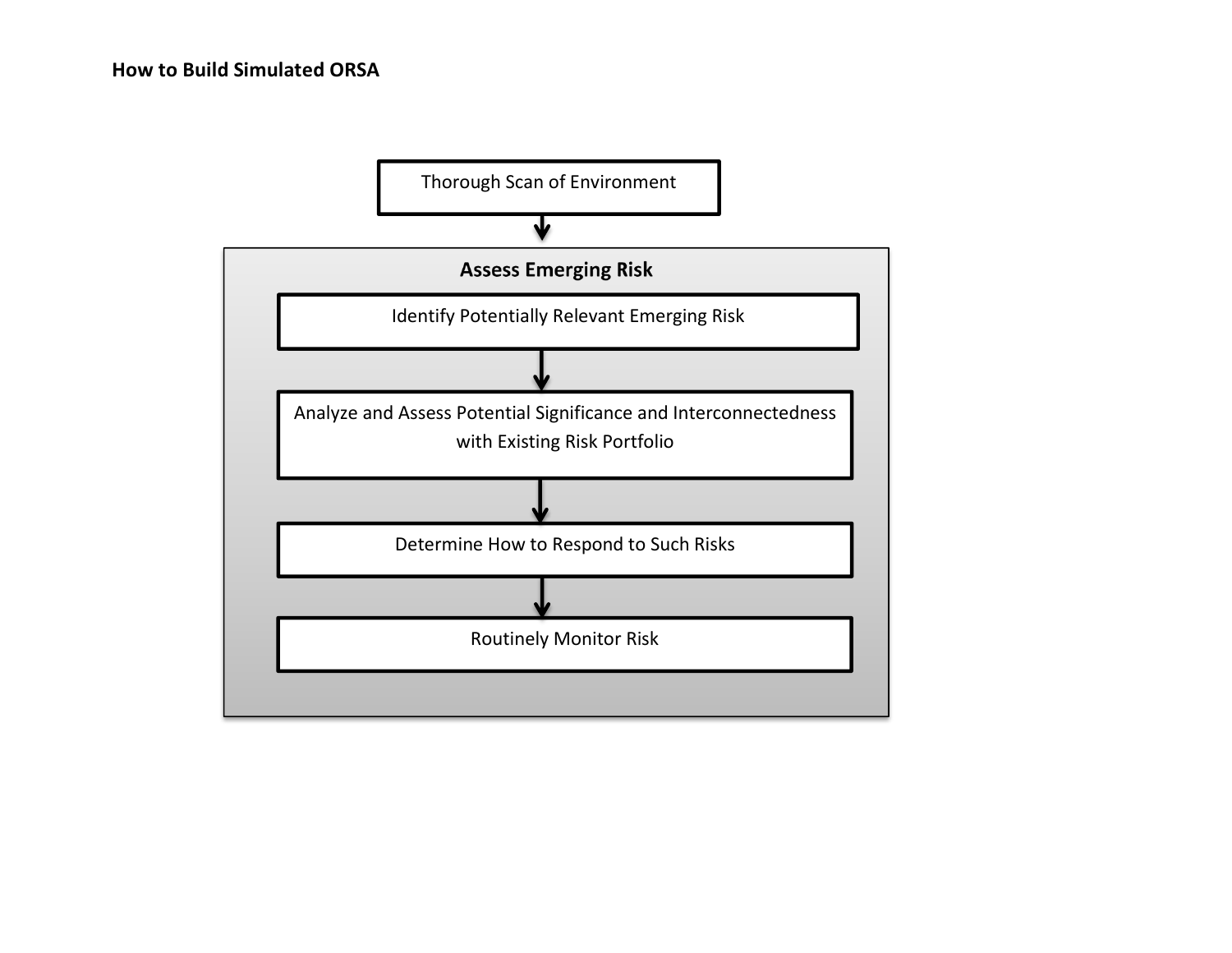| How does your company define |  |
|------------------------------|--|
|                              |  |
| emerging risks?              |  |
|                              |  |
|                              |  |
|                              |  |
|                              |  |
|                              |  |
|                              |  |
|                              |  |
|                              |  |
|                              |  |
|                              |  |
|                              |  |
|                              |  |
|                              |  |
|                              |  |
|                              |  |
|                              |  |
|                              |  |
|                              |  |
|                              |  |
|                              |  |
|                              |  |
|                              |  |
|                              |  |
|                              |  |
|                              |  |
|                              |  |
|                              |  |
|                              |  |
|                              |  |
|                              |  |
|                              |  |
|                              |  |
|                              |  |
|                              |  |
|                              |  |
|                              |  |
|                              |  |
|                              |  |
|                              |  |
|                              |  |
|                              |  |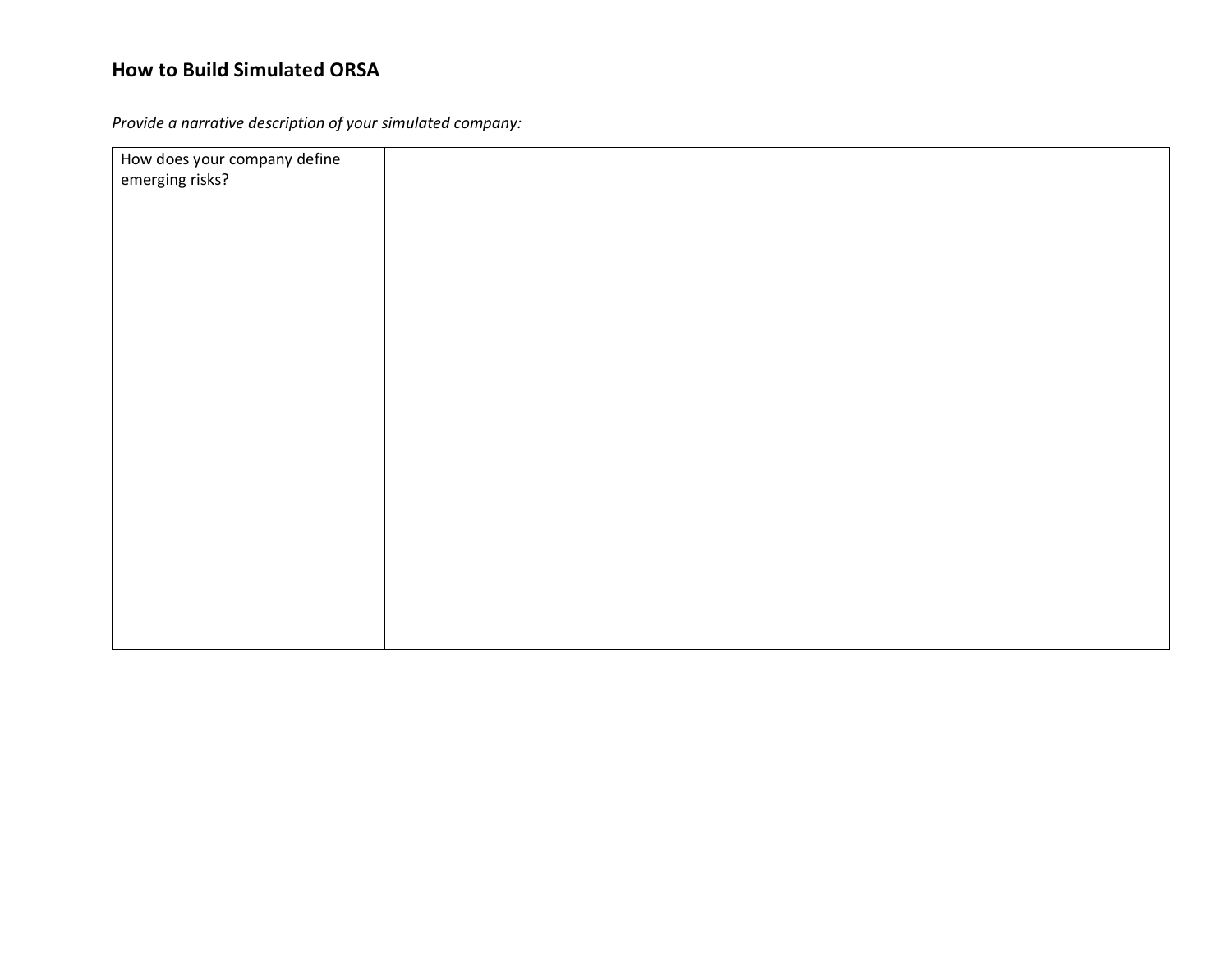| Do you have a different framework |  |
|-----------------------------------|--|
| for emerging risks?               |  |
|                                   |  |
| If yes, describe it.              |  |
|                                   |  |
|                                   |  |
|                                   |  |
|                                   |  |
|                                   |  |
|                                   |  |
|                                   |  |
|                                   |  |
|                                   |  |
|                                   |  |
|                                   |  |
|                                   |  |
|                                   |  |
|                                   |  |
|                                   |  |
|                                   |  |
|                                   |  |
|                                   |  |
|                                   |  |
|                                   |  |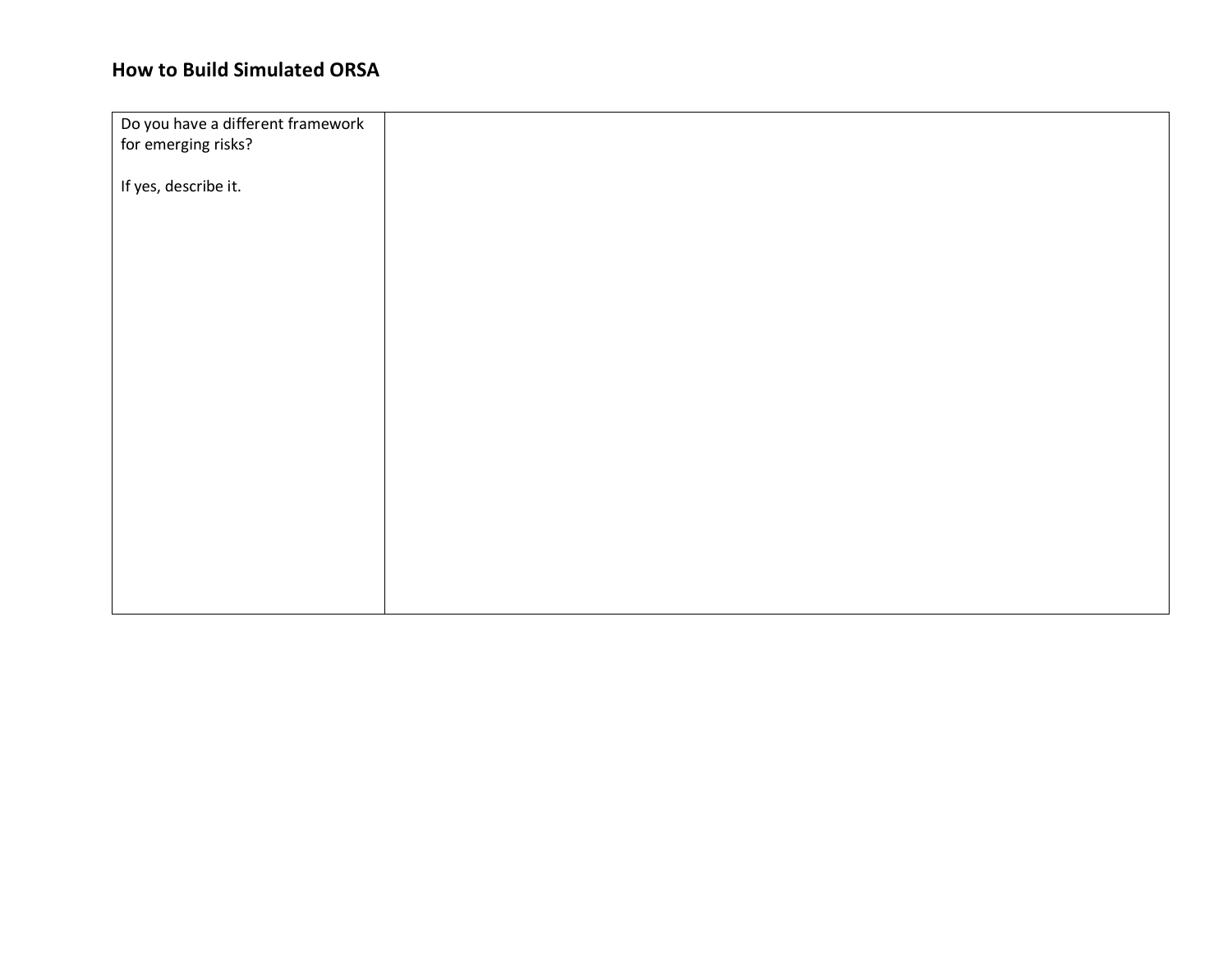### **RISK MANAGEMENT POLICY**

| <b>Emerging Risk Identification</b>                                  |
|----------------------------------------------------------------------|
| Describe how your company                                            |
| identifies emerging risks.                                           |
|                                                                      |
|                                                                      |
|                                                                      |
|                                                                      |
|                                                                      |
|                                                                      |
| Integration                                                          |
| How are emerging risks integrated<br>into your known risk portfolio? |
|                                                                      |
|                                                                      |
|                                                                      |
|                                                                      |
|                                                                      |
|                                                                      |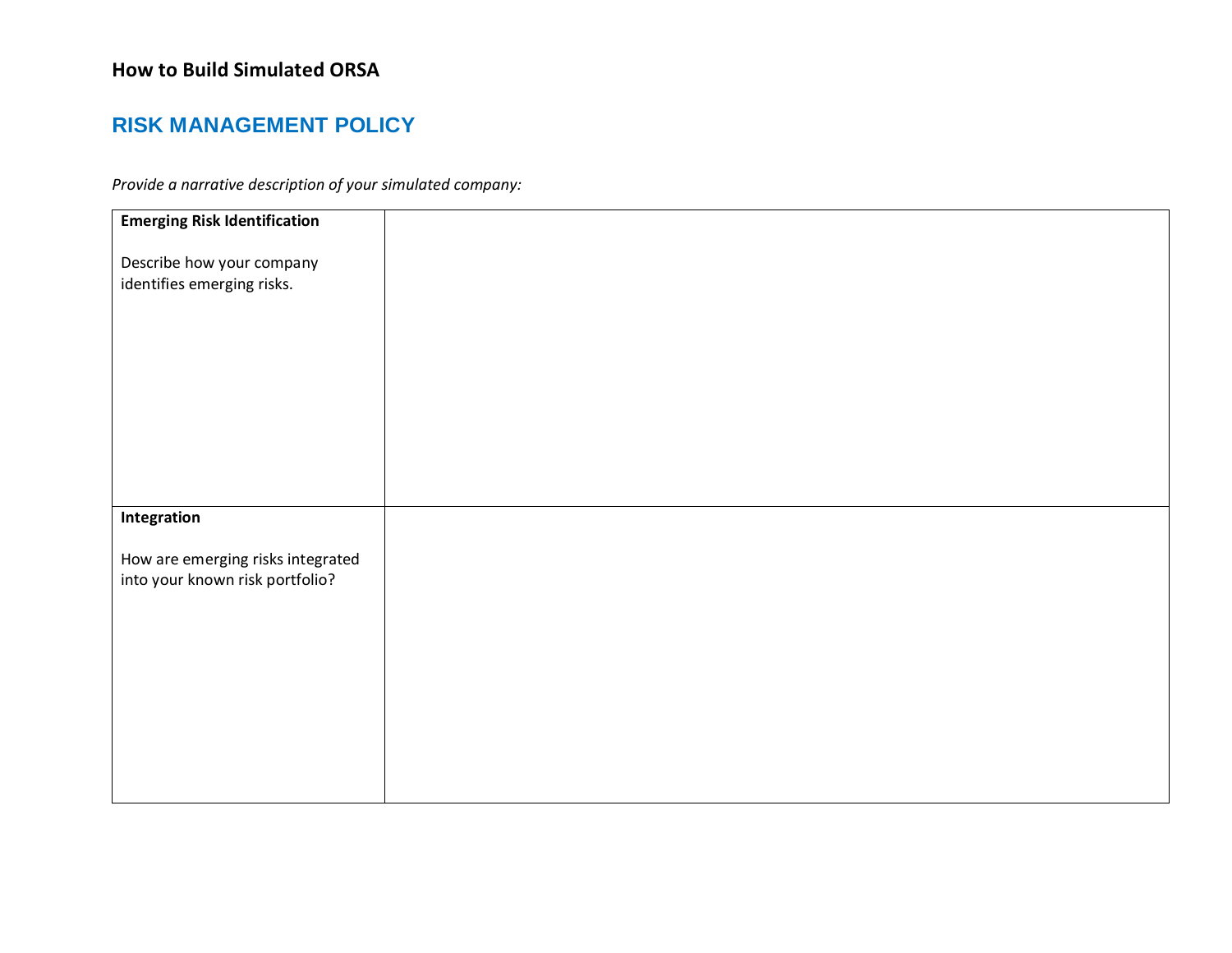| Response                                                                |  |
|-------------------------------------------------------------------------|--|
|                                                                         |  |
| How does your organization prepare<br>for and respond to emerging risks |  |
|                                                                         |  |
|                                                                         |  |
|                                                                         |  |
|                                                                         |  |
|                                                                         |  |
|                                                                         |  |
|                                                                         |  |
|                                                                         |  |
|                                                                         |  |
| <b>Economic &amp; Regulatory Capital</b>                                |  |
| Describe how your risk management                                       |  |
| policy is related and tied to the                                       |  |
| determination of the amount and                                         |  |
| quality of your economic and<br>regulatory capital.                     |  |
|                                                                         |  |
|                                                                         |  |
|                                                                         |  |
|                                                                         |  |
|                                                                         |  |
|                                                                         |  |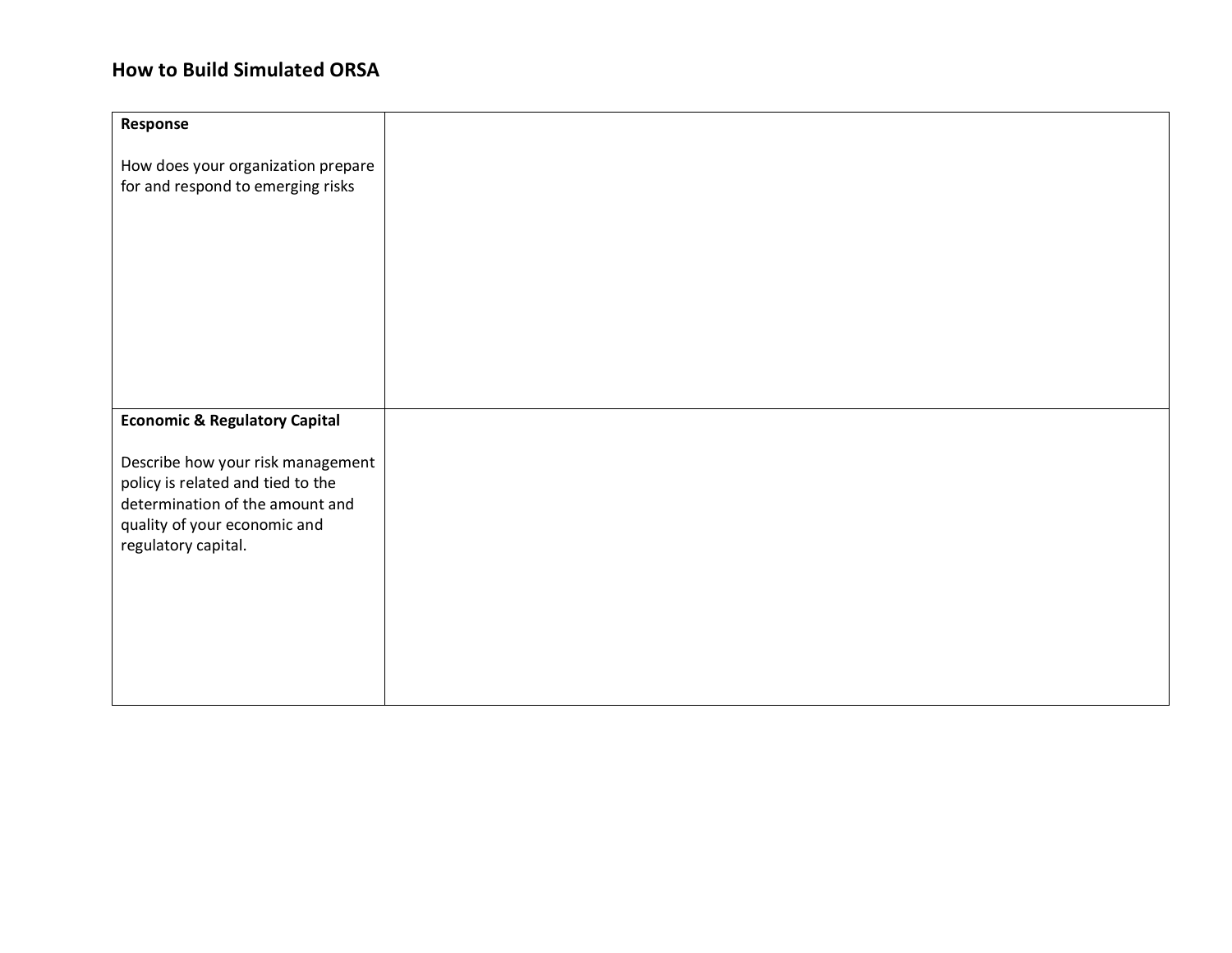### **ASSESSMENT OF RISK EXPOSURES QUANTITATIVE & QUALITATIVE ASSESSMENTS OF RISK EXPOSURE**

| When are qualitative and           |  |
|------------------------------------|--|
| quantitative risk assessments used |  |
|                                    |  |
| in your organization?              |  |
|                                    |  |
|                                    |  |
|                                    |  |
|                                    |  |
|                                    |  |
|                                    |  |
|                                    |  |
|                                    |  |
|                                    |  |
|                                    |  |
|                                    |  |
|                                    |  |
|                                    |  |
|                                    |  |
|                                    |  |
|                                    |  |
|                                    |  |
|                                    |  |
|                                    |  |
|                                    |  |
|                                    |  |
|                                    |  |
|                                    |  |
|                                    |  |
|                                    |  |
|                                    |  |
|                                    |  |
|                                    |  |
|                                    |  |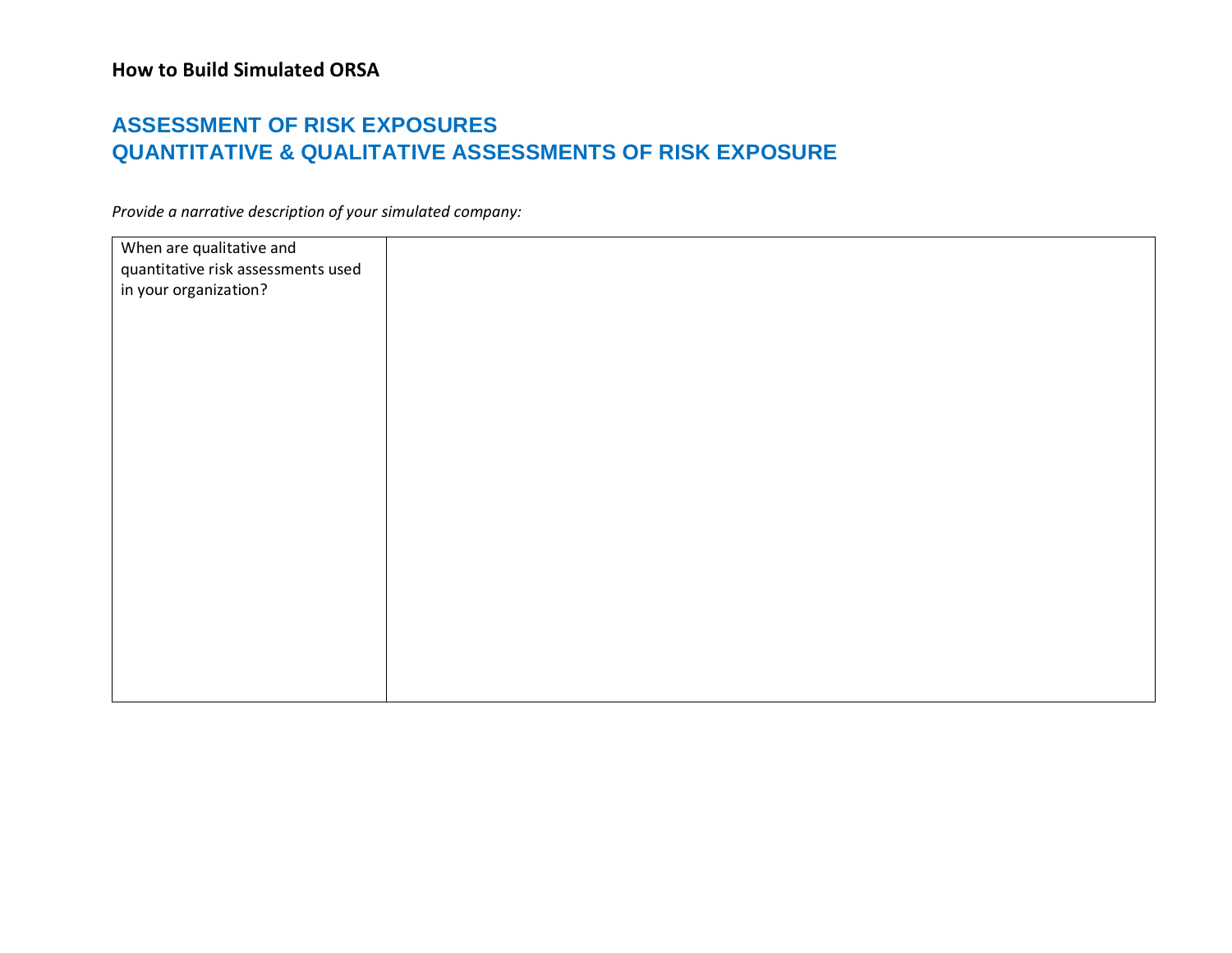| Describe how your company<br>considered a range of outcomes |  |
|-------------------------------------------------------------|--|
| using risk assessment techniques                            |  |
| that are appropriate to the nature,                         |  |
| scale, and complexity of the risks.                         |  |
|                                                             |  |
|                                                             |  |
|                                                             |  |
|                                                             |  |
|                                                             |  |
|                                                             |  |
|                                                             |  |
|                                                             |  |
|                                                             |  |
|                                                             |  |
|                                                             |  |
|                                                             |  |
|                                                             |  |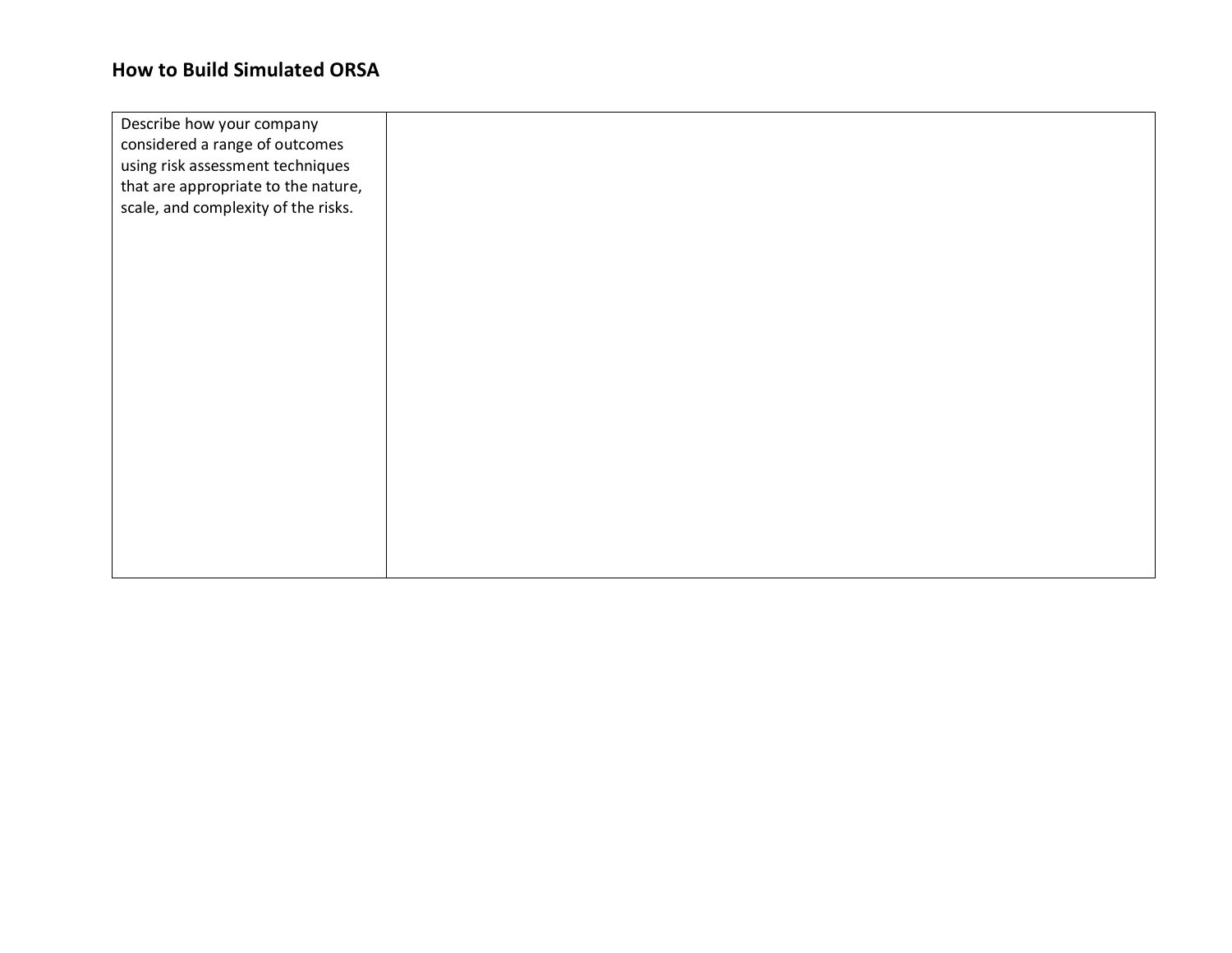## **ASSESSMENT OF RISK EXPOSURES RISK TOLERANCE AND ASSESSMENT OF RISKS**

| Explain how the tolerance limits and<br>statements are determined, taking |  |
|---------------------------------------------------------------------------|--|
| into account the relative and<br>material categories of risk and risk     |  |
| relationships.                                                            |  |
|                                                                           |  |
|                                                                           |  |
|                                                                           |  |
|                                                                           |  |
|                                                                           |  |
|                                                                           |  |
|                                                                           |  |
|                                                                           |  |
|                                                                           |  |
|                                                                           |  |
|                                                                           |  |
|                                                                           |  |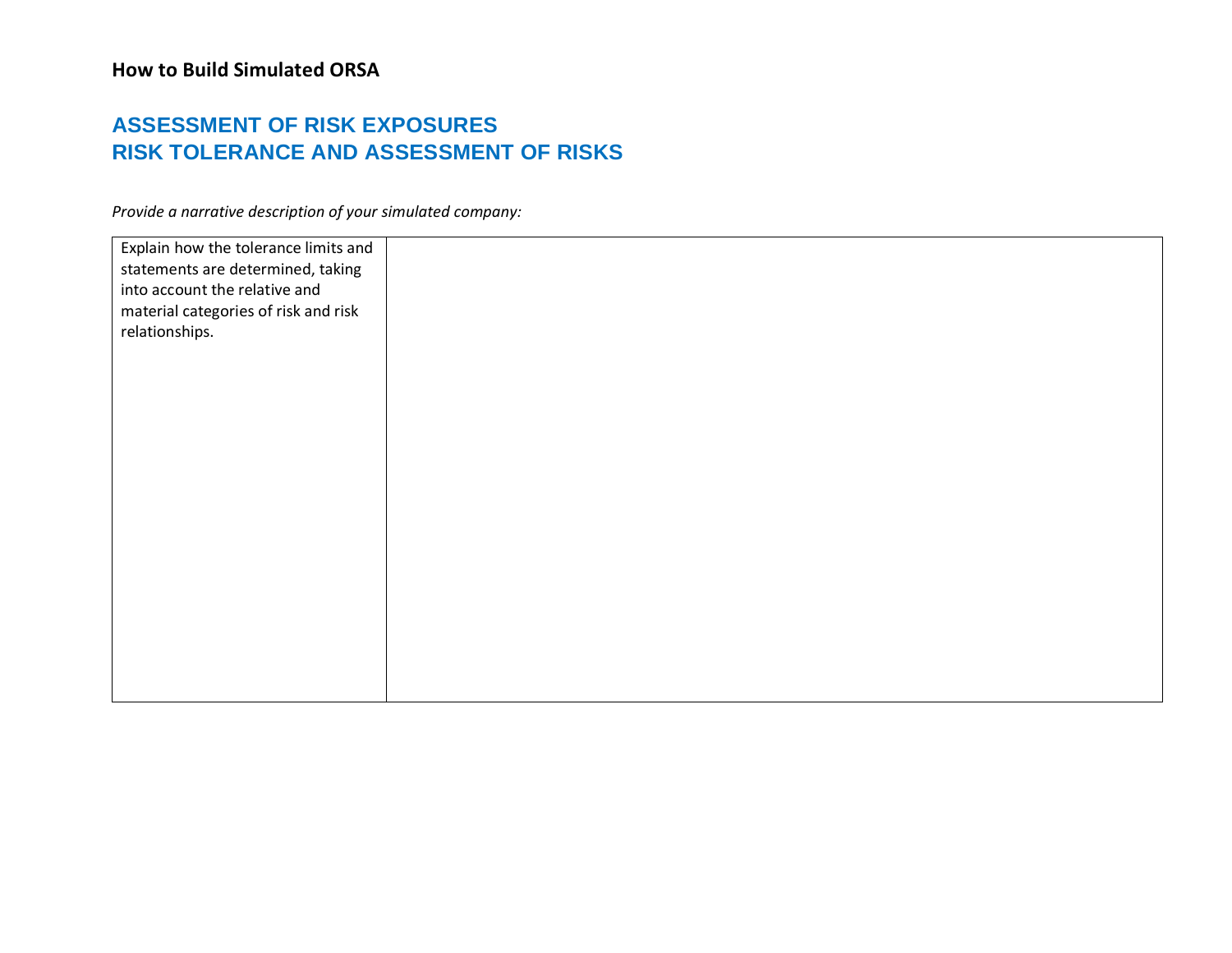| Do your risk tolerance statements  |  |
|------------------------------------|--|
| include material quantitative and  |  |
| qualitative risk tolerance limits? |  |
|                                    |  |
|                                    |  |
|                                    |  |
|                                    |  |
|                                    |  |
|                                    |  |
|                                    |  |
|                                    |  |
|                                    |  |
|                                    |  |
|                                    |  |
|                                    |  |
|                                    |  |
|                                    |  |
|                                    |  |
|                                    |  |
|                                    |  |
|                                    |  |
|                                    |  |
|                                    |  |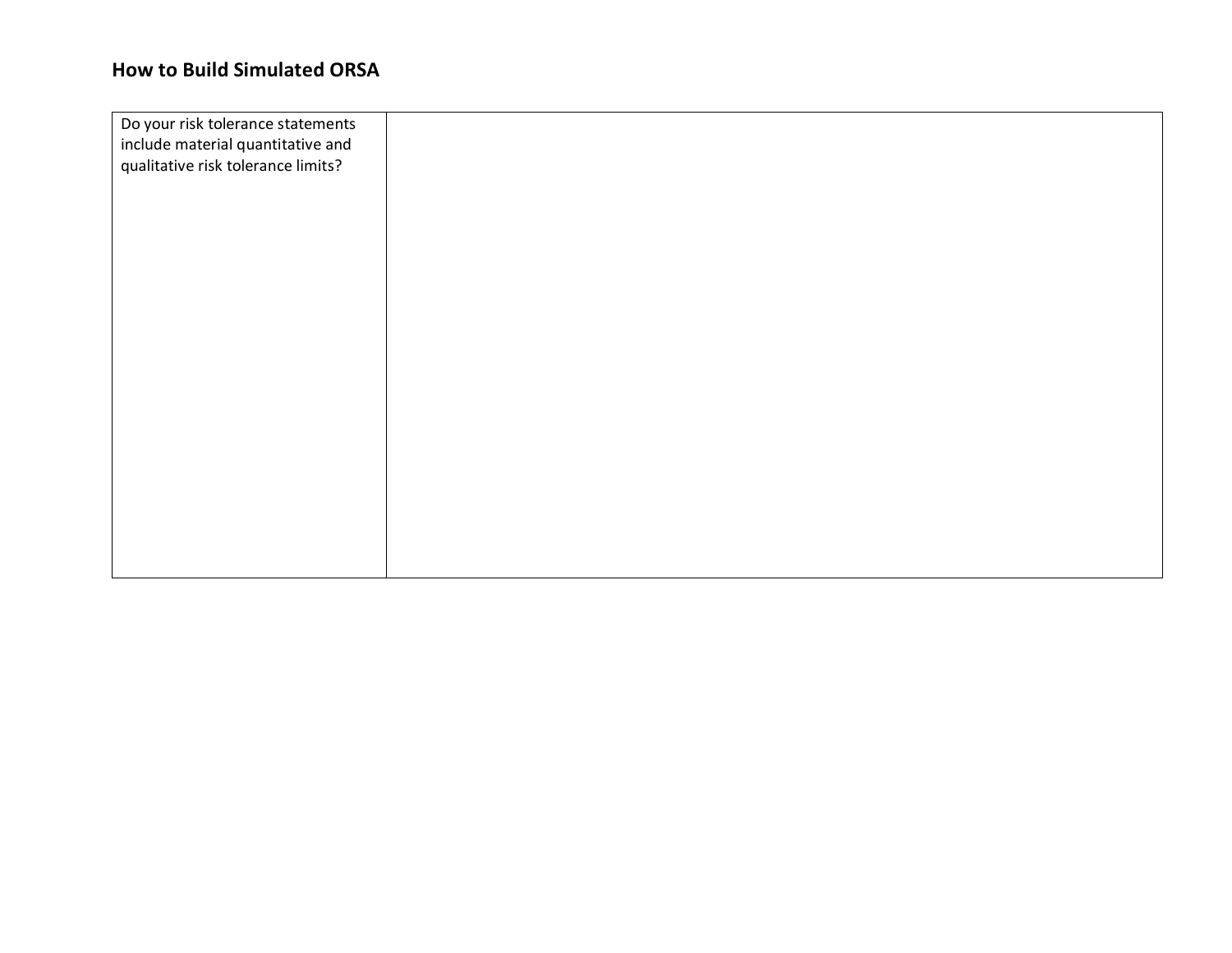## **GROUP RISK CAPITAL AND PROSPECTIVE SOLVENCY ASSESSMENT GROUP RISK CAPITAL ASSESSMENT**

| Describe annual capital plan. |  |
|-------------------------------|--|
|                               |  |
|                               |  |
|                               |  |
|                               |  |
|                               |  |
|                               |  |
|                               |  |
|                               |  |
|                               |  |
|                               |  |
|                               |  |
|                               |  |
|                               |  |
|                               |  |
|                               |  |
|                               |  |
|                               |  |
|                               |  |
|                               |  |
|                               |  |
|                               |  |
|                               |  |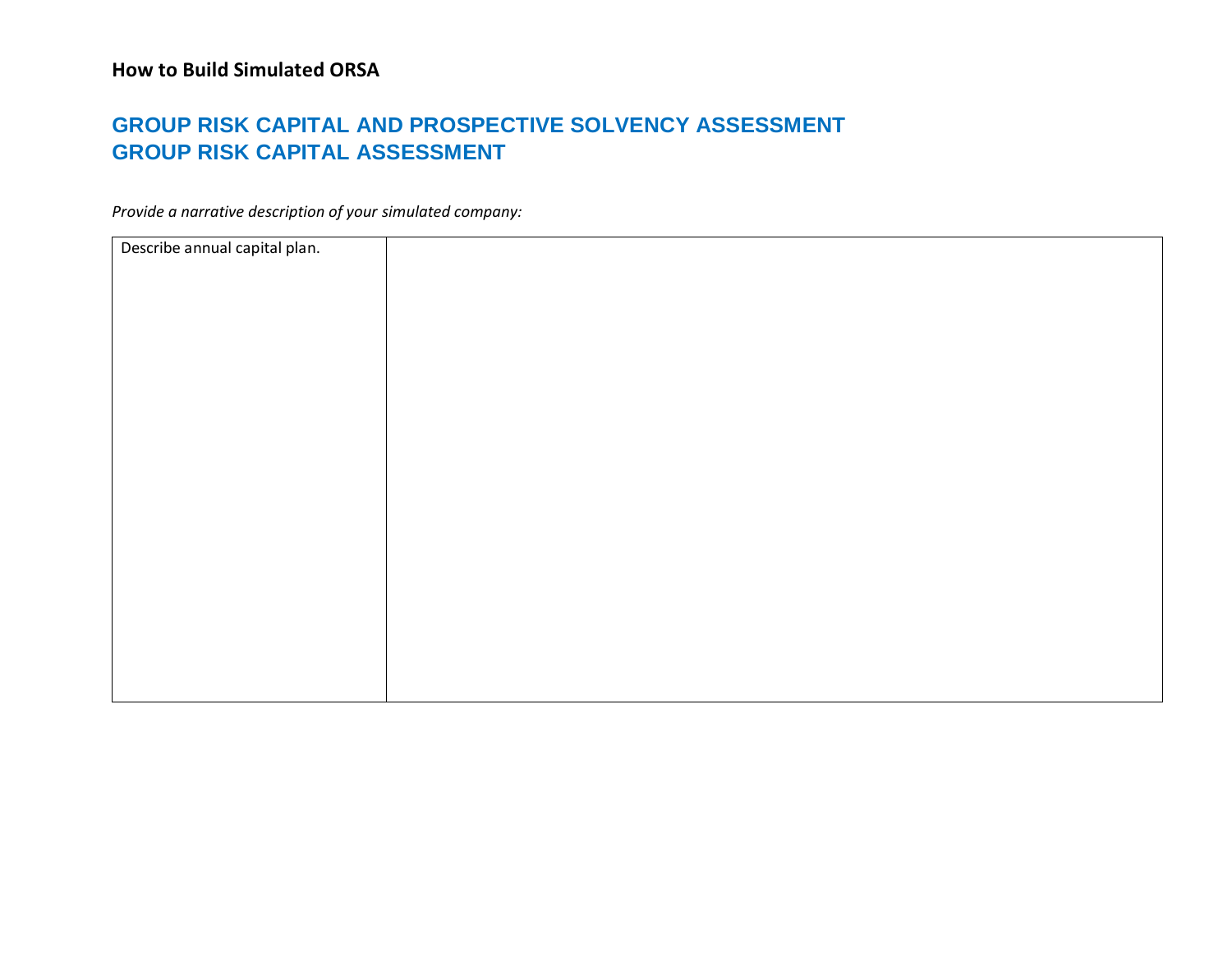## **GROUP RISK CAPITAL AND PROSPECTIVE SOLVENCY ASSESSMENT BUSINESS PLANNING**

| Describe how your capital             |  |
|---------------------------------------|--|
|                                       |  |
| assessment process is closely tied to |  |
|                                       |  |
| your business planning.               |  |
|                                       |  |
|                                       |  |
|                                       |  |
|                                       |  |
|                                       |  |
|                                       |  |
|                                       |  |
|                                       |  |
|                                       |  |
|                                       |  |
|                                       |  |
|                                       |  |
|                                       |  |
|                                       |  |
|                                       |  |
|                                       |  |
|                                       |  |
|                                       |  |
|                                       |  |
|                                       |  |
|                                       |  |
|                                       |  |
|                                       |  |
|                                       |  |
|                                       |  |
|                                       |  |
|                                       |  |
|                                       |  |
|                                       |  |
|                                       |  |
|                                       |  |
|                                       |  |
|                                       |  |
|                                       |  |
|                                       |  |
|                                       |  |
|                                       |  |
|                                       |  |
|                                       |  |